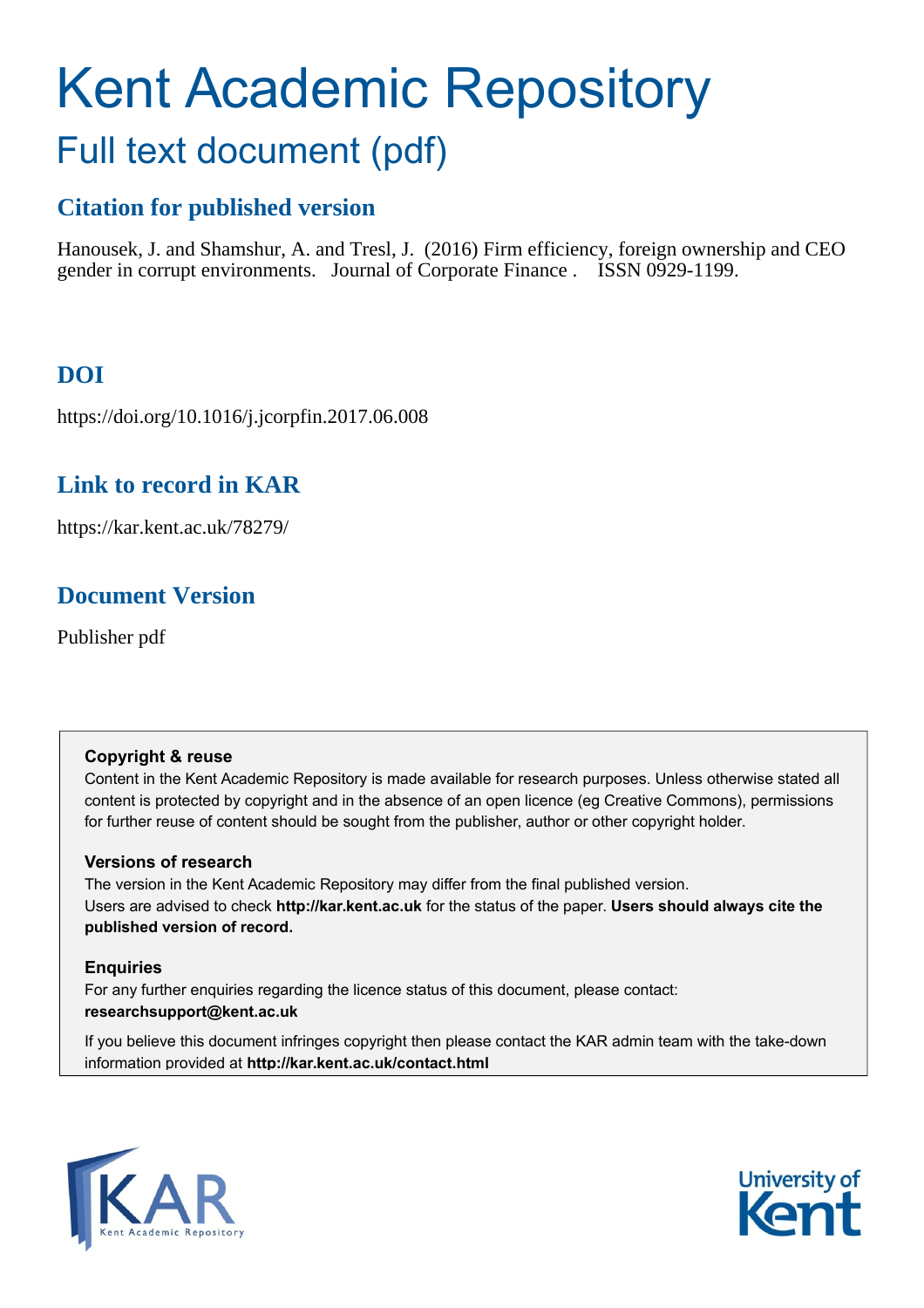## **ARTICLE IN PRESS**

[Journal of Corporate Finance xxx \(2017\) xxx](http://dx.doi.org/10.1016/j.jcorpfin.2017.06.008)–xxx



Contents lists available at ScienceDirect

## Journal of Corporate Finance



journal homepage: www.elsevier.com/locate/jcorp/locate/jcorp/locate/jcorp/locate/jcorp/locate/jcorp/locate/jcorp/

## Firm efficiency, foreign ownership and CEO gender in corrupt environments☆

Jan Hanousek a,b,\*, Anastasiya Shamshur<sup>c,a</sup>, Jiri Tresl<sup>d,a</sup>

<sup>a</sup> CERGE-EI, Charles University and the Academy of Sciences, Prague, Politickych veznu 7, P.O. Box 882, 111 21 Prague, Czech Republic

b C.E.P.R., Centre for Economic Policy Research, London, UK

<sup>c</sup> Norwich Business School, University of East Anglia, Norwich, UK; Norwich Business School, University of East Anglia, Norwich, Norfolk NR4 7TJ, UK

<sup>d</sup> Department of Finance and Law, Central Michigan University, Mount Pleasant, MI 48859, United States

### article info abstract

Article history: Received 26 January 2016 Received in revised form 17 June 2017 Accepted 19 June 2017 Available online xxxx

JEL classification: C33 D24 G32 L60 L80 M21 Keywords: Efficiency Corruption Ownership structure Foreign ownership CEO gender Firms Panel data Stochastic frontier Europe

### 1. Introduction

Corruption imposes significant costs to many countries (e.g., Mauro, 1995; Shleifer and Vishny, 1993). A major cost is that by rewarding firms willing to engage in such activities, corruption allows inefficient firms to survive, reduces the rewards that efficient firms can obtain, and more generally attenuates the competitive pressures leading to efficiency. In this paper we examine how corruption affects efficiency at the firm level. Since engaging in corruption typically requires the participation, or at least

[http://dx.doi.org/10.1016/j.jcorp](http://dx.doi.org/10.1016/j.jcorpfin.2017.06.008)fin.2017.06.008

0929-1199/© 2017 The Authors. Published by Elsevier B.V. This is an open access article under the CC BY license (http://creativecommons.org/licenses/by/4.0/).

Please cite this article as: Hanousek, J., et al., Firm efficiency, foreign ownership and CEO gender in corrupt environments, J. Corp. Finance (2017), [http://dx.doi.org/10.1016/j.jcorp](http://dx.doi.org/10.1016/j.jcorpfin.2017.06.008)fin.2017.06.008

We study the effects of corruption on firm efficiency using a unique dataset of private firms from 14 Central and Eastern European countries from 2000 to 2013. We find that an environment characterized by a high level of corruption has an adverse effect on firm efficiency. This effect is stronger for firms with a lower propensity to behave corruptly, such as foreign-controlled firms and firms managed by female CEOs, while local firms and firms with male CEOs are not disadvantaged. We also find that an environment characterized by considerable heterogeneity in the perception of corruption is associated with an increase in firm efficiency. This effect is particularly strong for foreign-controlled firms from low corruption countries, while no effect is observed for firms managed by a female CEO.

© 2017 The Authors. Published by Elsevier B.V. This is an open access article under the CC BY license (http://creativecommons.org/licenses/by/4.0/).

 $\dot{\tau}$  The research was supported by GAČR grant no. 15-15927S. The usual disclaimer applies.

<sup>⁎</sup> Corresponding author at: CERGE-EI, Charles University and the Academy of Sciences, Prague, Czech Republic; CEPR by C.E.P.R., Centre for Economic Policy Research, London, UK.

E-mail addresses: [jan.hanousek@cerge-ei.cz](mailto:jan.hanousek@cerge-ei.cz) (J. Hanousek), [a.shamshur@uea.ac.uk](mailto:a.shamshur@uea.ac.uk) (A. Shamshur), [tresl1j@cmich.edu](mailto:tresl1j@cmich.edu) (J. Tresl).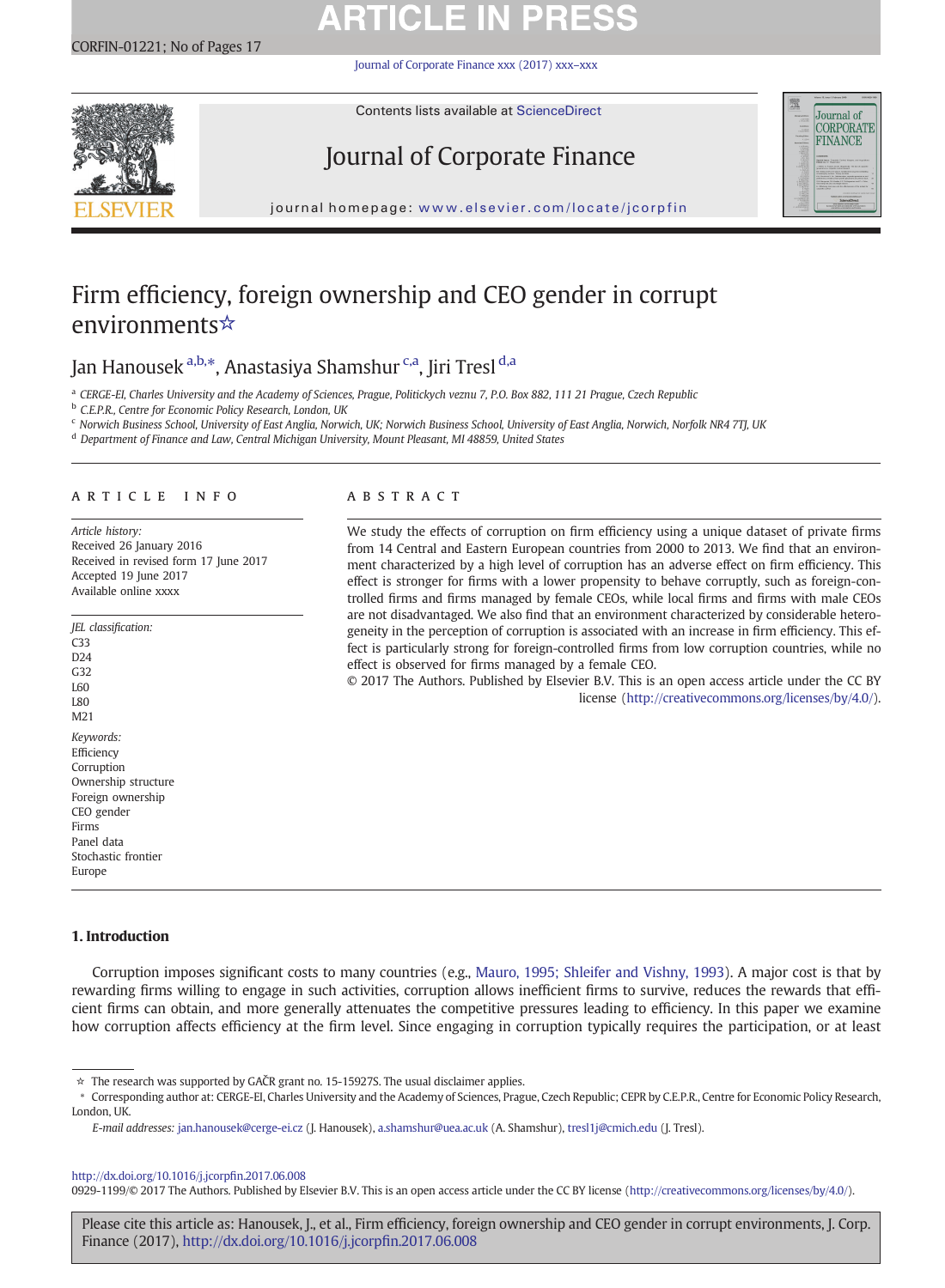the tacit consent of owners and top managers, especially in private firms, we also examine the role of these key stakeholders when operating in corrupt environments.

We argue that (i) firms operating in an environment perceived to be more corrupt will be less efficient than those operating in one which is perceived as less corrupt, but that (ii) heterogeneity in the perceptions of corruption may have a positive effect on firm efficiency. This effect may arise because differences in perceptions of corruption may signal the presence of different "subenvironments". Even in an environment that is very corrupt on average, there may be sectors and geographical zones where firms with a lower propensity to bribe can still operate relatively freely. In these sub-environments, competitive forces may operate to full effect and firm efficiency may be high. Thus, greater heterogeneity in perceptions of corruption may be associated, on average, with more efficiency.

We expect the intensity of these two (mean and variance) effects to be stronger for firms with a lower propensity to corruption. These "honest" firms are the ones most likely to be adversely affected when doing business requires engagement in corrupt activities. However, if they can choose to operate in areas of the economy where bribes are less common, their incentives to raise efficiency may still be high.

We examine a number of firm attributes that are likely to be associated with a lower propensity to bribe. For private firms, corporate decisions and, in particular, the decision whether or not to bribe are most likely determined by two groups of stakeholders: owners and managers. Accordingly, we examine how characteristics of owners and managers affect the efficiency-corruption relationship. An extensive literature in international business argues that foreign-controlled firms plausibly exhibit a lower propensity to bribe, in part because they are less likely to know whom and how to bribe in the local market (Calhoun, 2002). The lower propensity to bribe may be particularly pronounced for foreign-controlled firms from low-corruption countries, as their behavior is affected by their cultural and legal imprint (Fisman and Miguel, 2007; Cuervo-Cazurra, 2008). Foreign firms also tend to follow responsible business practices and care about their reputation (D'Souza and Kaufmann, 2013). There is also direct evidence that foreign firms exhibit a lower propensity to bribe (Kouznetsov and Dass, 2010; Gueorguiev and Malesky, 2012; D'Souza and Kaufmann, 2013).

Firms run by a female CEO may also be especially reluctant to engage in criminal activities such as bribery (Dollar et al., 2001; Swamy et al., 2001). This could be due to factors such as higher risk-aversion (Bertrand, 2011; Charness and Gneezy, 2012; Faccio et al., 2016), less overconfidence (Deaux and Farris, 1977; Lundeberg et al., 1994; Barber and Odean, 2001), or more pro-social attitudes than men (Eckel and Grossman, 1998; Alesina and Giuliano, 2009; Funk and Gathmann, 2011).

We test our hypotheses using a unique panel dataset that combines information on business environment characteristics (and corruption in particular) from the EBRD-World Bank Business Environment and Enterprise Performance Survey (BEEPS) with financial, ownership, and managerial information available in the Amadeus database maintained by Bureau van Dijk. Our final dataset contains 76,552 firm-level observations and covers 14 countries (Bosnia and Herzegovina, Bulgaria, Croatia, Czech Republic, Estonia, Hungary, Latvia, Lithuania, Poland, Romania, Russia, Slovakia, Slovenia and Ukraine) from 2000 to 2013. To our knowledge, it is among the largest and most comprehensive firm-level datasets to study the effects of corruption.

We find strong support for most of our hypotheses. Firm efficiency is on average lower in environments characterized by a high level of corruption. A 1% increase in the average level of corruption is associated with a 2.04% decrease in average firm efficiency. However, greater variance in corruption perceptions is associated with greater efficiency. A 1% increase in corruption perception variation improves firm efficiency by 0.61%. This suggests that firms with a lower propensity to bribe, and for which, therefore, a low corruption environment is particularly important, are able to locate in sub-environments where corruption is less prevalent. The effects are stronger for foreign-controlled firms, especially if their headquarters are located in low-corruption countries. For example, while a 1% increase in the average level of corruption leads to a 3.16% decrease in efficiency of foreign firms, this effect jumps to 4.53% for foreign-controlled firms from countries with low levels of corruption. Having a female CEO is detrimental to efficiency in high-corruption environments; however, we do not find a significant effect for the variance in corruption perceptions.<sup>1</sup>

This paper makes several contributions to the corporate finance literature. First, most papers analyzing the effects of corruption on firm performance focus on accounting performance measures (e.g., Fisman and Svensson, 2007; Mironov, 2015). In contrast, we look at the effect of corruption on firm efficiency, defined as the ability of a firm to produce the most output with a given amount of inputs. This is important because theory suggests that fair competition will lead to higher efficiency (Leibenstein, 1966; Nickell, 1996). In addition, it might be more important, or easier, for firms to manipulate financial figures (Demsetz, 1997; Schulze et al., 2001) than input-output figures.<sup>2</sup> Thus, there may be a more direct and observable relationship between corruption and firm efficiency than between corruption and firm performance.

Second, we demonstrate that different characteristics of a corrupt environment have different implications for firm efficiency. Specifically, we show that simply examining measures such as the average level of corruption, without considering dispersion across sectors or regions, may be misleading. Our evidence is consistent with the idea that firms self-select into the areas of the economy where they want to operate, and that more "honest" firms choose to operate in sub-environments characterized by less corruption.

Interestingly, we do not observe any differences in efficiency between firms managed by male and female CEOs. We only observe a difference when we condition on the local corruption environment. This is consistent with the argument that women are not, on average, different from men in terms of ability, but they differ in their preferences for risk and propensity to abide by the law.

 $^2$  For example, the standard profit-based measures could be biased. First, firms with higher current or expected profits may not only have a higher probability to bribe. but would also pay larger amounts (Svensson, 2003). Second, firms with low profits may start bribing in order to survive and/or grow. Third, bribing firms can also use bribes to pay lower taxes, extract and/or hide profit. For a comprehensive overview of firm bribery motives we refer to Svensson (2005).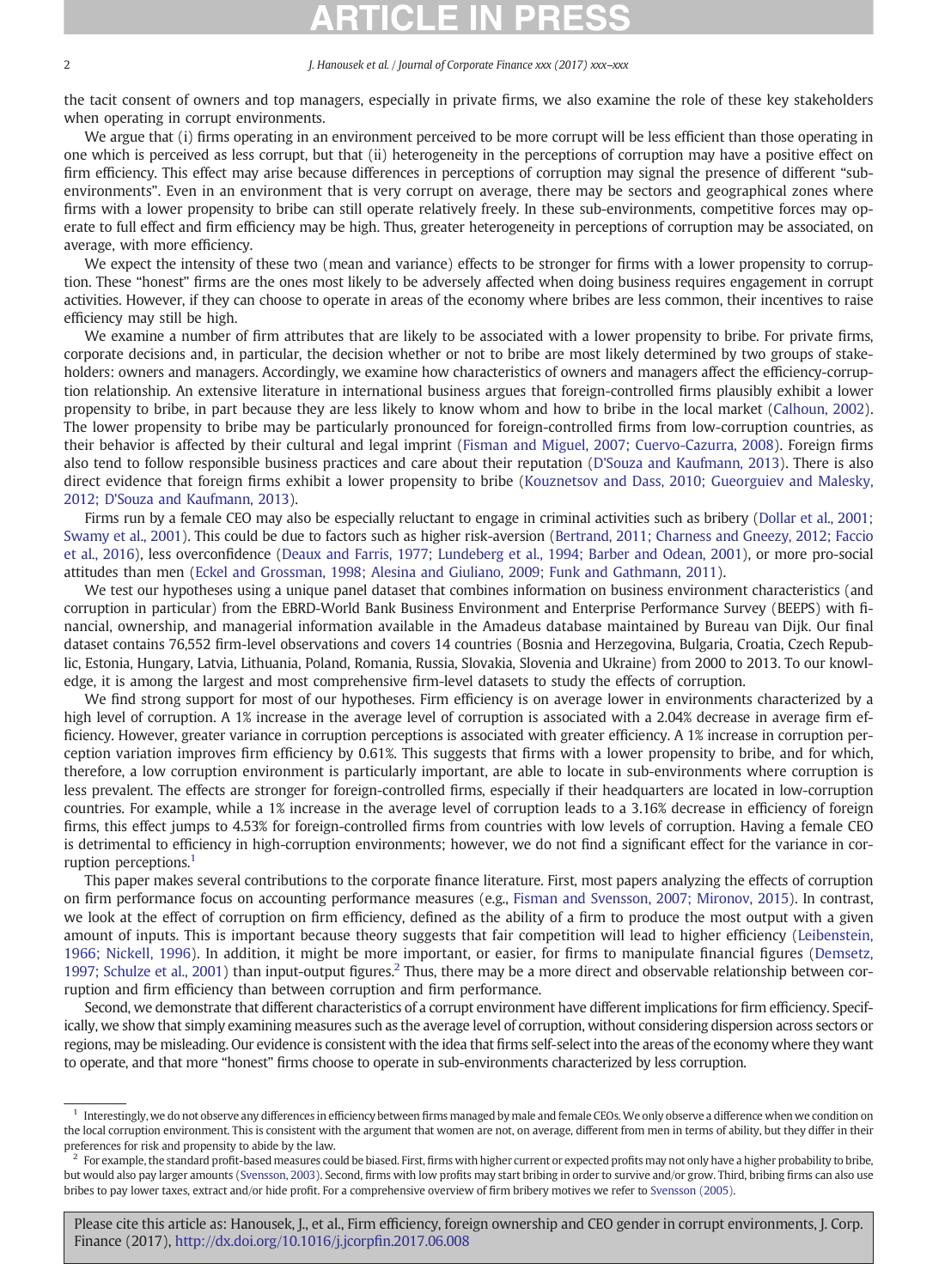Third, this paper contributes to our understanding of how a firm's key stakeholders influence its policies in different economic environments. Previous work on corruption examines the performance implications when managers have different propensities to engage in corrupt activities. These papers generally focus on a single country or region, and hence implicitly take characteristics of the environment as given. For instance, Mironov (2015) focuses on firms in a highly corrupt environment (Russia), while Amore and Bennedsen (2013) focus on firms in a low corruption environment (Denmark). In contrast, we examine how the effect of key stakeholders with a different propensity to engage in corrupt activities changes as characteristics of the corrupt environment change. Foreign-owned firms and firms run by female CEOs may be at a particular disadvantage in highly corrupt environments, though these adverse effects may be reduced if there is a larger dispersion in the level of corruption across sectors or regions. Therefore, our study contributes to a better understanding of how ownership structure and CEO characteristics affect firm performance in corrupt environments.

The paper is structured as follows. Section 2 develops the hypotheses. Section 3 describes the dataset. Section 4 outlines the modeling strategy and Section 5 discusses the results. Section 6 concludes.

### 2. Hypotheses development

Conventional wisdom suggests that corruption reduces efficiency by giving an unfair advantage to firms which have a higher propensity to behave corruptly and are connected to officials willing to accept bribes. Studies focusing on the macroeconomic effects of corruption have found that it has an adverse effect on investment (Mauro, 1995), foreign direct investment, and capital inflows (Wei, 2000). It has also been shown to reduce country-level productivity and economic growth (e.g., Mauro, 1995, 1998; Mo, 2001). At the micro level, corruption can also have an adverse effect on firm efficiency as it distorts the efficient allocation of capital (e.g., Shleifer and Vishny, 1993; Bertrand et al., 2007; Harstad and Svensson, 2011).

There are very few empirical studies at the firm level that examine the effects of corruption on performance. This is most likely due to the illicit nature of the activity and associated difficulties in collecting data. d Studies mainly focus on a particular country and there are very few cross-country analyses. For example, using a sample of 243 Ugandan firms, Svensson (2003) finds that the number of corrupt payments is conversely related to the tangibility of assets, because firms adopt inefficient "fly-by-night" production technologies to counter corruption pressures. Further exploring the Ugandan data, Fisman and Svensson (2007) report that both the rate of taxation and bribery rate are negatively related to firm growth. In a cross-country analysis, Bardhan (1997) argues that the inherent uncertainty of illegal agreements creates the wrong incentives for firms. A firm will choose to invest in less productive general capital, and not in the more productive specific capital, because the former can easily be relocated (Henisz, 2000). Thus, corruption would affect the quality of investment, causing a decrease in efficiency.

Challenging this conventional wisdom, some scholars argue that corruption may be conducive to greater efficiency. Leff (1964), among others, argues that it enables individuals or firms to work around misguided government policies, rigid laws, bureaucratic bottlenecks, and red tape (See also Lui, 1985; Méon and Weill, 2010). Empirical evidence which supports this positive effect is mainly limited to certain regions in Asia. Rock and Bonnett (2004) report a significant positive relationship between economic growth and corruption in China and Indonesia. Vial and Hanoteau (2010) focus on the Indonesian manufacturing industry from 1975 to 1995 and find that plant-level corruption increases output and productivity. The authors argue that the positive effect arises from the long-term relationship between government and firms, which facilitates the latter's ability to overcome red tape and barriers to doing business. However, Asia, and specifically Southeast Asia, is a singular region, where f economies are based on relationships, contracts are not well-enforced and capital is scarce (Rajan and Zingales, 1998).

In formulating hypothesis 1, we follow the conventional view of the effects of corruption on firm performance.

H1. Corruption has an adverse impact on firm efficiency.

Heterogeneity in perceptions of corruption within a given environment could be caused by firms having different experiences with officials. There are, in principle, two possible effects that this heterogeneity in experiences may have on efficiency. First, greater uncertainty over whom to bribe and how much to pay would likely increase uncertainty and may reduce investment (Wei, 1997; Bloom, 2009). Thus, greater variance in perceptions of corruption may be associated, on average, with lower efficiency.

Alternatively, significant heterogeneity in perceptions of corruption may indicate the existence of sub-environments that are characterized by different degrees of corruption. For example, Rose-Ackerman (1999) argues that corruption in contracting occurs even in low-corruption countries. Similarly, Transparency International's 2002 Bribe Payers' Index names the public works/construction sector to be the most vulnerable to corruption in emerging economies worldwide. Corruption may also be more or less pronounced in different parts of the same country; for instance, it is considerably higher in Southern Italy than in Northern Italy (Golden and Picci, 2006). Thus, some sub-environments (certain industries, geographical areas) could be relatively corruption-free even in the most corrupt environments. As firms in these low-corruption sub-environments would be forced to compete with each other relatively fairly, higher heterogeneity in perceptions of corruption may be associated, on average, with higher efficiency.

To summarize, the effect of heterogeneity in perceptions of corruption on firm efficiency is a priori ambiguous. Given that corruption does seem to be concentrated in specific sub-environments (e.g., construction) and firms can choose in which sectors they operate, we tentatively put forward the following: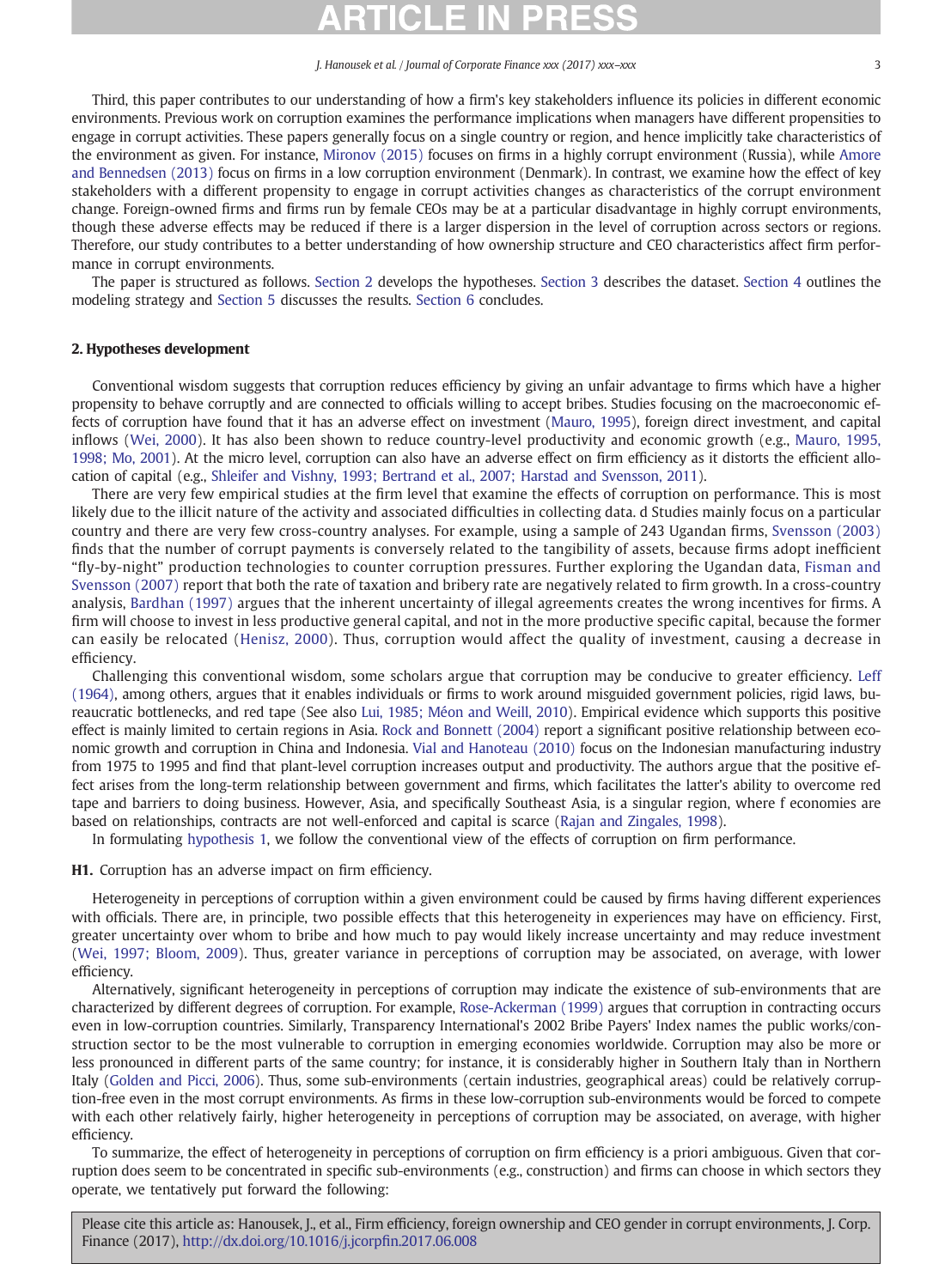H2. Heterogeneity in perceptions of corruption is positively related to efficiency.

The effects of corruption on firm efficiency are likely to be more pronounced for firms with a lower propensity to bribe. These firms are the most likely to be adversely affected when corruption is high. They may lose contracts to bribing firms, possibly resulting in capital and labor being severely under-utilized. On the other hand, they should be the first to move their operations to less corrupt sub-environments (e.g., from the South to the North of Italy), thus benefitting the most in terms of efficiency from regional or sectoral differences in corruption.

A key empirical challenge is how to identify firms with a lower propensity to bribe. Owners and managers are the stakeholders most likely to set the firm's strategic direction. We investigate how the characteristics of these key stakeholders moderate the relationship between the corrupt environment and firm efficiency. We examine two observable key stakeholder characteristics that could be associated with a lower propensity to bribe: foreign ownership, especially if the headquarters of the firm is based in a low-corruption country, and female  $CEO.<sup>3,4</sup>$ 

While foreign firms can certainly be involved in corruption, we expect foreign-controlled firms to have, on average, a lower propensity to behave corruptly for several reasons. First, cultural norms are an important determinant of corruption. For example, Fisman and Miguel (2007) show that the social behavior of diplomatic leaders abroad is highly correlated with their home-country-specific corruption scores. We therefore expect foreign firms from low corruption countries to have a lower propensity to bribe. Second, foreign firms could be the subject of strict anti-bribery regulation in their home country.<sup>5</sup> For instance, Cuervo-Cazurra (2006, 2008) demonstrates that implementation of the OECD Anti-Bribery Convention made investors from countries that adopted the Convention, and even investors from the US already bound by the FCPA, less likely to invest in corrupt countries. Third, foreign firms are also more concerned about their reputation and tend to follow more responsible business practices. In fact, many voluntary codes of corporate conduct contain anti-bribery provisions. Multinational firms, even when their headquarters are based in high-corruption countries, often have such codes and enforce them. Fourth, lack of knowledge of the local environment may prevent foreign firms from getting involved in corruption (Zaheer, 1995; Zaheer and Mosakowski, 1997; Cuervo-Cazurra et al., 2007; Bell et al., 2012). Fifth, existing empirical evidence suggests that foreign firms have a lower propensity to bribe (Kouznetsov and Dass, 2010; Gueorguiev and Malesky, 2012; D'Souza and Kaufmann, 2013). For example, D'Souza and Kaufmann (2013) conduct a large cross-country study analyzing procurement bribery data from 11,000 enterprises in 125 countries. They find that smaller domestic firms are more likely to bribe than larger and foreign-owned firms. To the extent that the propensity not to bribe can be proxied by foreign ownership, especially for firms whose headquarters are based in low-corruption countries, we suggest that mean and variance effects (H1 and H2) are mediated as follows:

H3. The adverse impact of corruption on firm efficiency is particularly strong for firms controlled by foreign owners. The effect is strongest for owners whose headquarters are based in low-corruption countries.

H4. Heterogeneity in corruption perception has a particularly strong positive effect on efficiency of firms controlled by foreign owners. The effect is strongest for owners whose headquarters are based in low-corruption countries.

We also expect female CEOs to be, on average, less predisposed toward corruption and less likely to get involved in it (Dollar et al., 2001; Swamy et al., 2001). For example, Goetz (2007) suggests that greater female participation in government is associated with lower corruption and is driven by the relative exclusion of women from networks traditionally dominated by men. Women are also found to be less likely to be asked for a bribe (Mocan, 2008). They are more reciprocal in the context of gift-exchanges (Croson and Buchan, 1999; Buchan et al., 2008) and less likely to lie when it is costly to the other side (Erat and Gneezy, 2012).

Further, as bribery may be detected and participants punished, women may be less willing to participate in such activities (Levin et al., 1988; Paternoster and Simpson, 1996). This could be due to different attitudes toward risk between women and men. A large experimental literature that compares how men and women value risky gambles or choose between gambles, documents systematic differences in risk preferences, with women being more risk-averse than men (see Croson and Gneezy (2009) and Eckel and Grossman (2008) for an extensive review of this literature). Higher risk-aversion of women is also reflected in financial decisions (Barber and Odean, 2001; Sapienza et al., 2009; Neelakantan, 2010), decisions made by financial professionals (Dwyer et al., 2002; Beckmann and Menkhoff, 2008) and even by top executives (Bandiera et al., 2015; Belenzon et al., 2016; Faccio et al., 2016). Higher risk-aversion of women is often explained by their relatively lower overconfidence (Lundeberg et al., 1994; Barber and Odean, 2001). This lower overconfidence has also been documented for female top executives, who are demonstrated to be less likely to engage in acquisitions and to issue debt than their male counterparts (Huang and Kisgen, 2013). Lack of overconfidence may also imply that women's perceived likelihood of being caught is higher and hence their propensity to bribe is lower.

<sup>&</sup>lt;sup>3</sup> While it might be preferable to directly estimate the propensity to bribe for each firm using information available in BEEPS, in practice one could face a number of problems. First, missing accounting information could lead to biased inference from the data analysis, as the worst-performing firms have an incentive not to report their financial information, but to complain the most about corruption (Jensen et al., 2010). Second, using BEEPS alone does not allow us to properly address such issues as endogeneity, unobserved firm level heterogeneity and selection bias because the dataset lacks panel structure. We therefore identify the firms with lower propensity to bribe exogenously, instead of estimating firm propensity to bribe based on its characteristics.

<sup>&</sup>lt;sup>4</sup> Firms managed by a foreign CEO could also exhibit a lower propensity to bribe. Data limitations prevent us from testing this conjecture (even though the managerial information is available for  $38\%$  of firms in the sample,  $<1\%$  of them are managed by a foreign CEO).

<sup>&</sup>lt;sup>5</sup> E.g., the US Foreign Corrupt Practices Act, the UK Bribery Act and OECD Convention on Combating Bribery of Foreign Public Officials in International Business Transactions.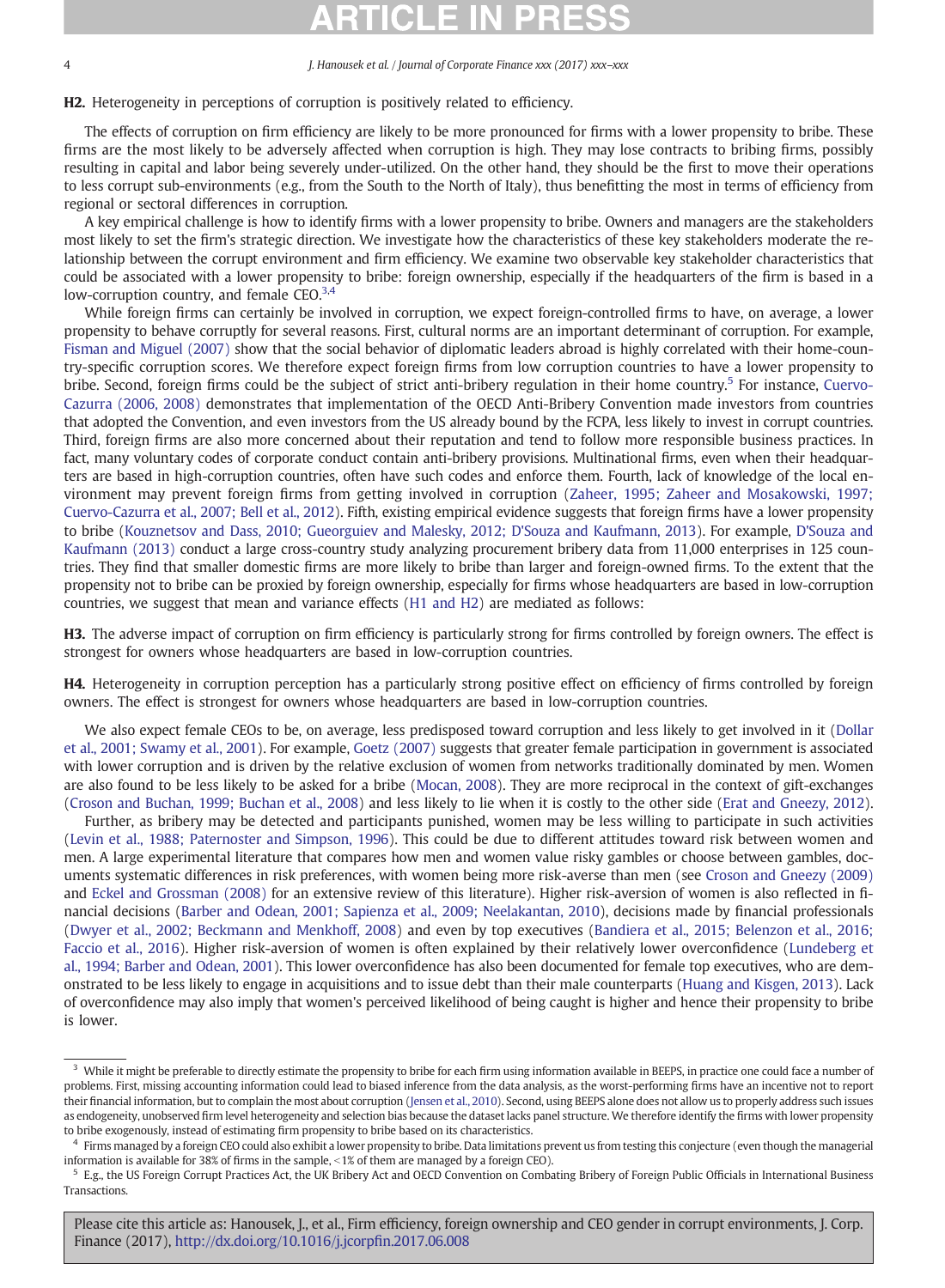Finally, prior studies also found women to be more likely to adopt a strict ethical stance (Weeks et al., 1999) and exhibit ethical behavior in the workplace (Bernardi and Arnold, 1997; Lund, 2008). They may also be more likely to behave honestly to teach their children appropriate values (Gottfredson and Hirschi, 1990).

Since female CEOs are likely to have a lower propensity to bribe, we suggest that the mean and variance effects (H1 and H2) are mediated as follows:

H5. Firms that operate in more corrupt environments are less efficient, especially when a firm has a female CEO.

H6. Heterogeneity in corruption perception is positively related to efficiency, especially when a firm has a female CEO.

### 3. Data

We obtain data on corruption and other business environment characteristics from the Business Environment and Enterprise Performance Survey (BEEPS) conducted by the European Bank for Reconstruction and Development (EBRD) and the World Bank Group (the World Bank). BEEPS is a firm-level anonymous survey of a representative sample of private firms that aims to gain an understanding of their perception of their operating environment. It covers a broad range of business environment topics including access to finance, corruption, infrastructure, crime, competition, and performance measures. We use four waves of the survey, completed in 2002, 2005, 2009 and 2013.<sup>6</sup>

In particular, BEEPS contains the corruption experiences of firm managers and is the most detailed data on corruption available at the firm level (Svensson, 2005). The corruption measure provided by BEEPS is superior to the country-level proxy indicators of corruption, as it reflects the variation and extent of corruption across industry, time, firm size and urban location, while countrylevel proxy indicators of corruption (e.g., Transparency International Corruption Perception Index) generally exhibit very little variation over time.<sup>7</sup> At the same time, a significant disadvantage of BEEPS data is the missing accounting information for a large number of firms, which could lead to biased inference from the data analysis, as the worst-performing firms have an incentive not to report their financial information, but to complain the most about corruption (Jensen et al., 2010). For example, about 40% of BEEPS firms have missing information on sales and assets.<sup>8</sup> To overcome the problem of missing accounting data we match BEEPS to the Amadeus database maintained by Bureau van Dijk, that contains comprehensive financial information on private companies across Europe. We focus on 14 countries in Central and Eastern Europe from 2000 to 2013.<sup>9</sup> The annual panel is constructed by combining multiple updates of the Amadeus database. This strategy helps to eliminate survivor bias because a firm that stops providing financial statements is removed from the database after four years. Therefore, using several snapshots of the database allows us to add back observations for firms that are not present in more recent updates. Moreover, as every update contains a snapshot of the currently active population of firms and up to the 10 most recent years of firms' financial data, our approach allows us to extend firms' historical financial data beyond the most recent decade.

The financial data are further combined with the ownership data obtained from Amadeus. It is important to highlight that each edition of the Amadeus database covers only the current ownership structure. Again, we use several snapshots of the database to reconstruct end-of-year ownership structures for the period under research. Finally, we add managerial data that became available with the latest Amadeus update. The data contain information on the manager's name, position, gender, nationality, and tenure. In particular, using the appointment dates we are able to match managers to specific firm-financial years.

Most firms in Amadeus report unconsolidated financial statements; consolidated statements are provided when available. In our dataset, we use unconsolidated financial statements to avoid double-counting firms and subsidiaries or operations abroad and exclude firms that only report consolidated statements. We also exclude the financial intermediation sector and insurance industries (NACE codes 64–66) since they have a different balance sheet and a specific liability structure.

### 3.1. Sample construction

Combining BEEPS and Amadeus data provides us with a unique firm-level dataset that contains proxies for business environment conditions and corruption perception at the firm level. To merge BEEPS data with the Amadeus database we first form minienvironments or clusters of firms in BEEPS based on their country, industry, size, size of the urban area in which they are registered, and the corresponding time period, to match BEEPS waves.<sup>10</sup> Then, by extracting responses to the statement "It is common for firms in my line of business to have to pay some irregular 'additional payments or gifts' to get things done with regard to customs, taxes, licenses, regulations, services, etc." and normalizing them to between 0 (never) and 1 (always), we construct

<sup>6</sup> Detailed survey information is available at [http://ebrd-beeps.com/about/.](http://ebrd-beeps.com/about)

 $^7$  The variation in the country-level proxy indicators of corruption in the majority of cases could be captured by country-, region- or industry-specific effects, making it difficult to single out the corruption effect.

<sup>&</sup>lt;sup>8</sup> While the issue of misreporting or not reporting at all is inherent in survey data, measurement errors are a minor concern in cross-country studies, provided they are not systematically related to the country characteristics (Svensson, 2005).

<sup>9</sup> These countries are Bosnia and Herzegovina, Bulgaria, Croatia, Czech Republic, Estonia, Hungary, Latvia, Lithuania, Poland, Romania, Russia, Slovakia, Slovenia, and Ukraine.

 $10$  In particular, the clusters are constructed using country, industry (2-digit ISIC rev 3.1), firm size (micro firms with  $2-10$  employees, small firms with  $11-49$  employees, medium and large firms with >50 employees), size of the urban area in which they are registered (capital, city with a population above 1 million, and city with a population below 1 million) and the corresponding time period (2000–2002, 2003–2005, 2006–2009, and 2010–2013).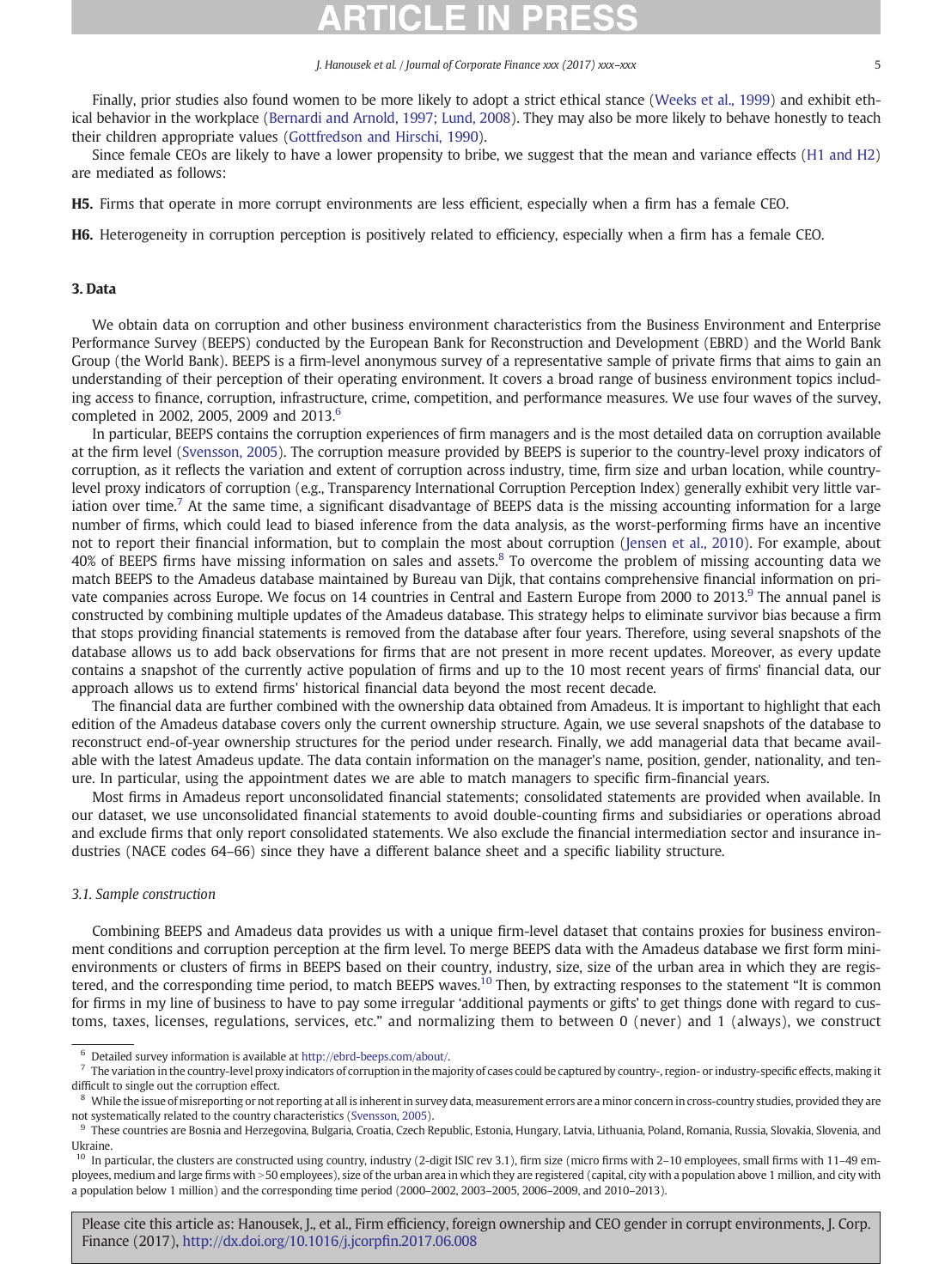corruption measures. In particular, we compute the average perception of the corruption level (corruption mean) and the dispersion in the perception of the corruption level (corruption standard deviation) in each cluster. We further extract other characteristics of the business environment from BEEPS, including access to financing, tax rates, customs and trade regulations, business licensing and permits, labor regulation and the functioning of the judiciary environment. These variables are also normalized to between 0 and 1. The total number of BEEPS observations with non-missing data on corruption for the countries under scrutiny is 22,260. Imposing the constraint of at least 4 observations per cluster further reduces the number of observations to 15,975, with a total of 1529 clusters. Finally, these BEEPS clusters are populated with firms from the Amadeus database that are operating in the same cluster. $11$ 

As the BEEPS business environment measures and firm efficiency measure are constant over three-year periods, we also average the financial information from Amadeus over three years. This allows a reduction in the measurement error as well as the influence of any potential accounting adjustments. Details on the construction of the firm-level variables are provided in the Firm Efficiency Determinants section (Section 4.2) along with the sample descriptive statistics.

### 4. Modeling strategy

To study the effect of a corrupt environment on a firm's efficiency we employ a stochastic frontier analysis (SFA). First, we derive a firm's efficiency from the stochastic production possibility frontier and then relate the estimated firm efficiency to firm-specific characteristics, the firm's ownership and managerial structure, and the operating environment.

### 4.1. Firm efficiency – stochastic frontier analysis

Firm efficiency is estimated using the stochastic production frontier model. This approach compares companies to the most efficient company (i.e. the one with the "best practices") rather than the average company (e.g., an OLS regression).<sup>12</sup> First, we define the production function as:

$$
y_{it} = f(x_{it}; \beta) \cdot TE_{it}. \tag{1}
$$

The first part of the equation relates the output  $v_t$  and the inputs  $x_t$  through a production function  $v_t = f(x_t;B)$ . Technical efficiency TE<sub>i</sub> takes into account the efficiency of the use of the input variables. In other words, if TE<sub>i</sub> = 1 then a company uses its inputs efficiently and thus achieves its maximum feasible outcome, while  $TE_i < 1$  denotes some kind of inefficiency. Since the output is always positive,  $TE_i$  is therefore defined on the interval between  $(0,1]$ . Stochastic frontier analysis then makes two assumptions. Technical efficiencies,  $TE_i$ , is a stochastic variable that has a distribution which is common to all firms. We therefore denote it as  $TE_i = \exp(-u_{it})$ .<sup>13</sup> The error term is denoted as  $\exp(v_{it})$  to account for random shocks in production (e.g. machinery breakdown). The stochastic production function model is then rewritten as

$$
y_t = f(x_t; \beta) \cdot \exp(-u_{it}) \cdot \exp(v_{it}) \tag{2}
$$

and its logarithm form is

$$
\ln y_{it} = \beta_0 + \sum_{j=1}^{k} \beta_{jit} \ln x_{it} + v_{it} - u_{it},
$$
\n(3)

where  $v_{it}$  is a two-sided normally distributed error term and  $u_{it}$  is the technical inefficiency variable. It is non-negative and measures the distance from the efficiency frontier.

Technical efficiency is modeled using the Cobb-Douglas production function where its parameters are interacted with 2-digit NACE industry dummy variables to account for industry idiosyncrasies.<sup>14</sup> We specify the model of the efficiency frontier of  $I$  firms  $(i = 1, ..., l)$  in J two-digit NACE sectors  $(j = 1, ..., J)$  over T time periods  $(t = 1, ..., T)$  as:

$$
\ln y_{it} = \sum_{j=1,...,J} \left[ \beta_{0j} + \beta_{1j} \ln c_{it} + \beta_{2j} \ln l_{it} \right] \cdot ID_{itj} + \phi_t + v_{it} - u_{it}.
$$
\n(4)

The corporate output variable  $y_{it}$  is sales (i.e. the turnover variable in the Amadeus database). Inc<sub>it</sub> is the log of the capital of each firm i. Capital is proxied by total fixed assets plus working capital, which is defined as current assets minus current

<sup>&</sup>lt;sup>11</sup> This approach helps us to deal later with potential endogeneity between corruption and efficiency, unobserved firm level heterogeneity and selection bias that cannot be properly addressed when using BEEPS alone, as the dataset does not have a panel structure. A similar approach has been used by Commander and Svejnar (2011), Hanousek and Kochanova (2016), and Fungáčová et al. (2015).

<sup>&</sup>lt;sup>12</sup> See Aigner et al. (1977) and Meeusen and van Den Broeck (1977) for stochastic frontier analysis and Schmidt and Sickles (1984), Kumbhakar (1990), and Greene (2005) for panel data application to stochastic frontier analysis. Kumbhakar and Lovell (2000) provide a detailed literature survey.<br><sup>13</sup> Since technical efficiency TE<sub>i</sub> is defined in the interval,  $u_{it}$  is non-negative

<sup>&</sup>lt;sup>14</sup> The Cobb-Douglas function is a standard and less restrictive production function. Recently, for example, Chirinko et al. (2011) argue for its robust functionality.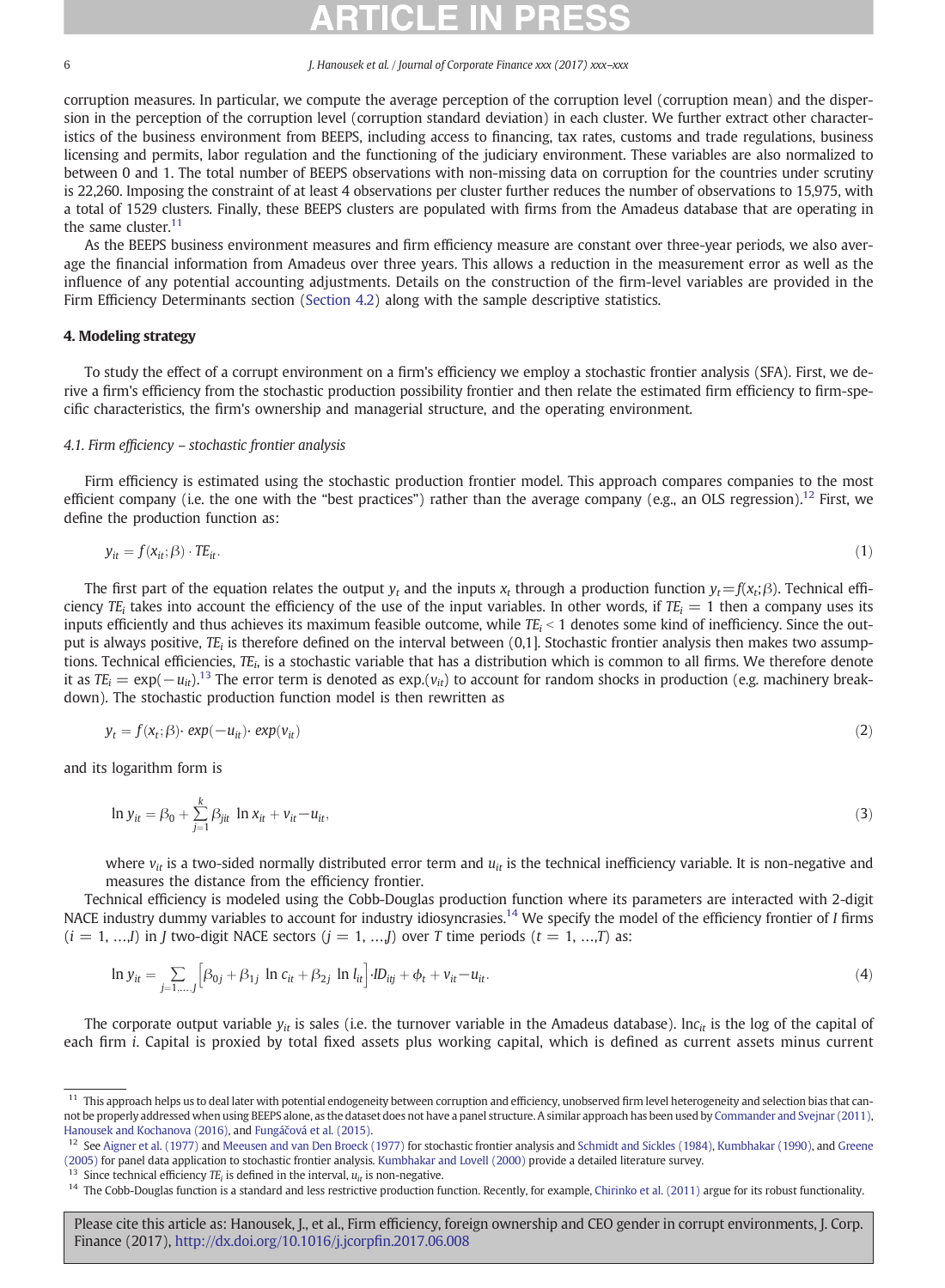liabilities.<sup>15</sup> lnl<sub>it</sub> is defined as the logarithm of the number of employees. Fundamentally, capital and labor represent inputs into production to generate output sales. ID<sub>ijt</sub> stands for a vector of industry  $(j)$  dummy variables. All parameters of the production function in model  $(4)$  – the constant term and both production inputs (capital and labor) – are interacted with 2-digit NACE industry dummy variables to benefit from a flexible functional form.  $v_{it}$  is the random error and  $u_{it}$  represents the efficiency of the firm. If the firm is fully efficient then  $u_{it} = 0$ . Any inefficiency is represented through a non-negative  $u_{it}$ . The inefficiency component of the model  $(u_{it})$  is not directly observable and has to be calculated according to classical assumptions where

$$
\mathcal{V}_{it} \sim \textit{iid } N\Big(0, \sigma_{\mathcal{V}}^2\Big) \text{ and } u_i \sim \textit{iid } N^+\Big(0, \sigma_{u}^2\Big).
$$

The minimum squared error predictor of the technical efficiency of the ith firm is then calculated as

$$
E(\exp\{-u_{it}\}|\varepsilon_{i})=E(\exp\{\beta(t)\cdot u_{i}\}|\varepsilon_{i})=\frac{1-\Phi[\sigma_{i}^{*}-(\mu_{i}^{*}/\sigma_{i}^{*})]}{1-\Phi(-\mu_{i}^{*}/\sigma_{i}^{*})}\cdot \exp\{-\mu_{i}^{*}+\frac{1}{2}\sigma_{i}^{*2}\},
$$

where  $\varepsilon_{it} = \nu_{it} - u_{it}$ ,  $\mu_i^* = \frac{\mu \sigma_v^2 - T \varepsilon_i \sigma^2}{\sigma_v^2 + T \sigma^2}$  and  $\sigma_i^* = \frac{\sigma_v^2 \sigma^2}{\sigma_v^2 + T \sigma^2}$ .<br>Since *u* is identified by the minimum squared error predictor, *v* is the remaining difference ( $\varepsilon - u$ ). Battese Kumbhakar and Lovell (2000), and Greene (2008) provide excellent sources for the details.

Model (4) is estimated in a series of short panels (2000–2002, 2003–2005, 2006–2009, and 2010–2013) to account for timevarying changes in technical efficiencies. As demonstrated by Greene (2005), the short time periods over which the technical efficiency is estimated attenuate any potential bias of the estimated parameters in a fixed-effect stochastic frontier model and also allow a feasible estimation.<sup>16</sup> The estimation is performed country-by-country to account for the different efficiency levels of each industry between countries. From an econometrics standpoint, this is a preferred method because it is less restrictive than estimating the model with country dummies. Additionally, it is much more operational to estimate. Finally, we also include year dummy variables to account for time-specific effects, which in short panels allow us to capture industry-specific price variation.

### 4.2. Firm efficiency determinants

We further model a firm's efficiency as a function of firm-specific and business environment characteristics, to analyze the differences in efficiency from the "best practice" companies. Therefore, we use the distance from the efficiency frontier (estimated from Eq. (4)) and analyze it as a function of several factors that influence the firm. We are particularly interested in the role of corruption practices, firm ownership, and CEO characteristics in facilitating or hindering firm efficiency. The model is formalized as follows.

$$
u_{it} = \alpha_0 + \beta X_{it} + \sum_{k=1}^{2} \gamma_k^B \text{Corruption}_{rk}^k + \sum_{l=1}^{L} \gamma_l^E \text{BusEnv}_{it}^l + \sum_{l=1}^{M} \gamma \delta_m \text{OwnC}_{it}^m + \lambda_1 \text{FemaleECO}_{it} + \lambda_2 \text{MissingCEO}_{it} \tag{5}
$$
  
+  $\tau_t + \eta_j + \varphi_s + \theta_c + \omega_f + \varepsilon_{it}$ 

for all  $i = 1, ..., N$  (firm index);  $t = 1, ..., T$  (time index);  $r = 1, ..., R$  (cluster index),  $c = 1, ..., C$  (country index);  $j = 1, ..., J$ (double digit industry index);  $s = 1, ..., S$  (firm size index);  $f = 1, ..., F$  (urban area size index);  $b = 1, ..., B$  (corruption measures);  $e = 1, ..., E$  (business environment characteristics); and  $m = 1, ..., M$  (ownership categories).

The variables in (Eq. (5)) are defined as follows.  $u_{it}$  is the distance from the efficiency frontier for a firm *i* at time period *t*; Corruption is represented by corruption mean and corruption standard deviation. Corruption mean represents the (mean) cost all firms have to incur to conduct business or respond to corruption demand. Corruption standard deviation characterizes the differences in the perception of the corruption level. The BusEnvt (Business Environment) vector contains business environment characteristics, comprised of access to financing, tax rates, customs and trade regulations, business licensing and permits, labor regulation, and functioning of the judiciary. Both the Corruption and Business Environment variables come from BEEPS and are calculated at the cluster level (see Section 3.1 for details).

Vector  $X_{it}$  contains a set of firm-specific characteristics (size, profitability, leverage, and cash balance) of firm i at time t. The ownership structure (OwnC $^m_{it}$ ) is defined for each firm i in year t. We differentiate between majority-controlled domestic and foreign firms, firms with minority non-controlling ownership, and with dispersed ownership. FemaleCEO $_{it}$  equals 1 if the CEO of the

<sup>&</sup>lt;sup>15</sup> Adding working capital to total fixed assets is a common efficiency measure for several reasons: i) Working capital management is closely related to efficiency because it optimizes the allocation of short-term capital (Kim et al., 1998). ii) Working capital helps to manage the day-to-day operations of the company efficiently and any abundant cash holdings make companies targets for potential acquirers.

<sup>16</sup> The estimation performed on a series of short panels also takes care of the endogeneity concern that arises from the correlation between unobservable productivity shocks and input levels (see Griliches and Mairesse, 1999 for a detailed discussion). This approach has the advantage of a feasible assumption of constant inefficiency. We also expect that firm-specific, time-invariant heterogeneity would be taken care of by fixed-effect estimation (for example, the size of the firm, or technology, are unlikely to change rapidly). While estimation on short panels carries the advantage of limiting endogeneity concerns, it also carries a risk of a small time dimension. It has been mentioned by several authors that there is a potential bias resulting from a small T (number of periods). However, Greene (2005) demonstrates that the biases in the estimated parameters in fixed-effect stochastic frontier models are actually fairy moderate.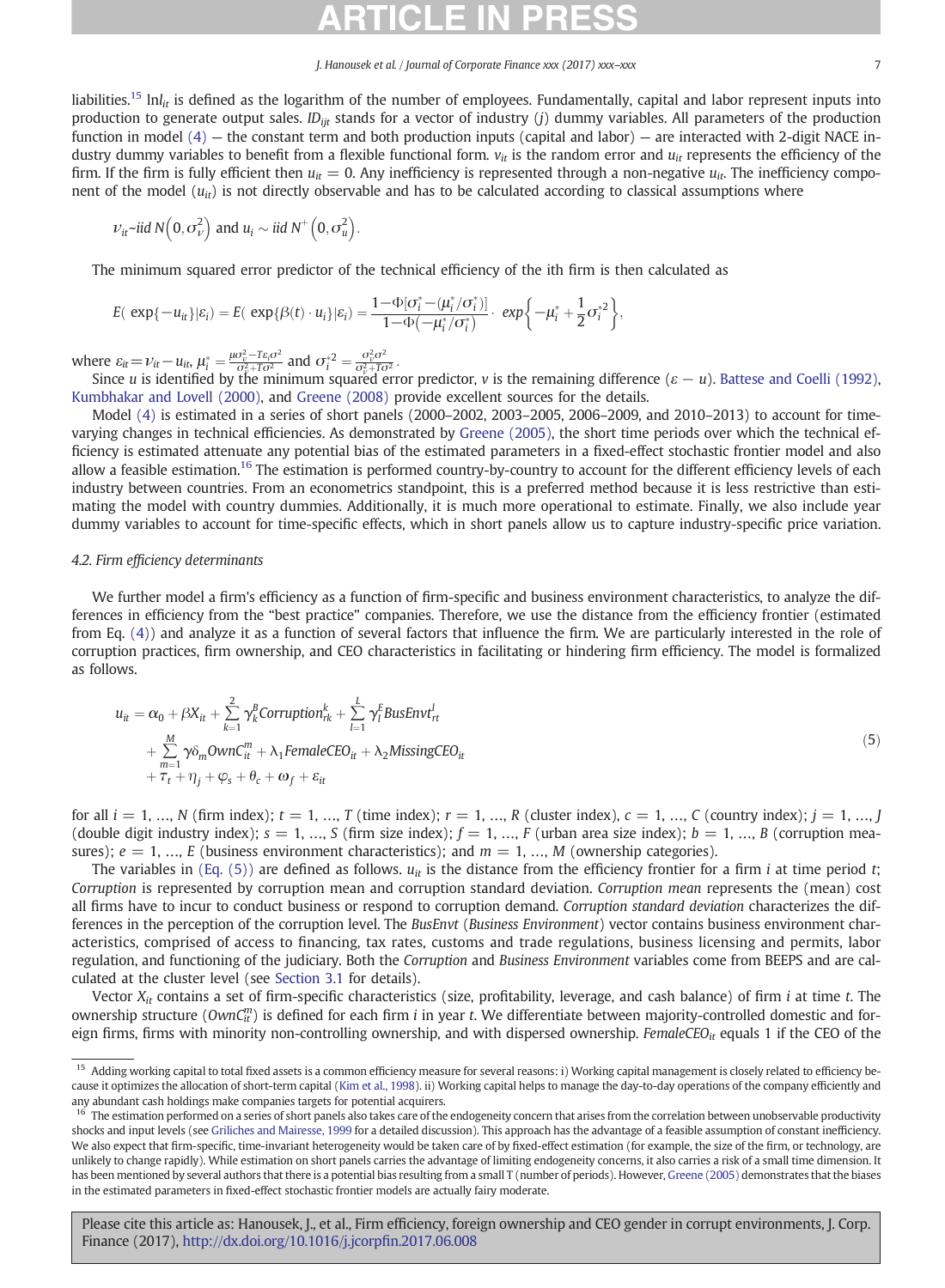firm  $i$  at time  $t$  is female. Due to incompleteness of managerial data we also control for cases when CEO gender information is missing by including a MissingCEO dummy. Finally, we include country  $(\theta_c)$ , time period  $(\tau_t)$ , industry  $(\eta_i)$ , firm size  $(\varphi_s)$ , and urban area size ( $\omega_f$ ) fixed effects that correspond to the BEEPS-Amadeus matching clusters.

The firm-specific characteristics are constructed as follows. Profitability is defined as a ratio of operating profit over total assets. Industry-adjusted leverage is calculated as the firm's leverage minus its industry mean leverage, where leverage is defined as the ratio of short- and long-term liabilities over total assets. Cash is defined as company cash holdings over total assets.

To control for the interference of ownership and CEO gender with the corrupt environment and to properly test hypotheses H3 and H5, we need to further extend model (5). In particular, we add the interactions of foreign-controlled firms (ForeignC) and a female CEO dummy (FemaleCEO) with the corrupt environment characteristics into the model. The resulting specification has the following form:

$$
u_{it} = \alpha_0 + \beta X_{it} + \sum_{k=1}^{2} \gamma_k^B \text{Corruption}_{rk}^k + \sum_{l=1}^{L} \gamma_l^E \text{BusEnv}^l_{rt}
$$
  
+ 
$$
\sum_{m=1}^{M} \delta_m \text{OwnC}_{it}^m + \lambda_1 \text{FemaleCEO}_{it} + \lambda_2 \text{MissingCEO}_{it}
$$
  
+ 
$$
v_1 \text{CorruptionMean} * \text{ForeignC}_{it} + v_2 \text{CorruptionStDev} * \text{ForeignC}_{it}
$$
  
+ 
$$
\mu_1 \text{CorruptionMean} * \text{FemaleCEO}_{it} + \mu_2 \text{CorruptionStDev} * \text{FemaleCEO}_{it}
$$
  
+ 
$$
\tau_t + \eta_j + \varphi_s + \theta_c + \omega_f + \varepsilon_{it}.
$$

 $(6)$ 

Using models (5) and (6), the hypotheses (H1–H6) formulated in Section 2 can be tested as follows.

If corruption has an adverse impact on firm efficiency (H1), then the coefficient on corruption mean  $(\gamma_1^B)$  will be positive. H2 states that heterogeneity in corruption perception is positively related to efficiency, and therefore the coefficient on corruption standard deviation  $(\gamma^{\mathcal{B}}_2)$  is expected to be negative.

|--|--|

Descriptive statistics.

| Variable                                                  | Obs    | Mean      | Std. dev. | Min          | Max   |
|-----------------------------------------------------------|--------|-----------|-----------|--------------|-------|
| Dependent variable                                        |        |           |           |              |       |
| Efficiency                                                | 76,552 | 0.699     | 0.171     | 0.0002       | 0.986 |
| Corrupt environment                                       |        |           |           |              |       |
| Corruption mean                                           | 76.697 | 0.234     | 0.141     | 0            | 0.8   |
| Corruption std. deviation                                 | 76,687 | 0.223     | 0.010     | $\mathbf{0}$ | 0.707 |
| Firm-specific financial variables <sup>a</sup>            |        |           |           |              |       |
| Total assets ('000,000)                                   | 76,630 | 7.401     | 36.17     | 0.0004       | 966   |
| Size [ln(total assets)]                                   | 76.630 | $-0.647$  | 2.43      | $-10.21$     | 6.88  |
| Profitability                                             | 76,630 | 0.076     | 0.213     | $-1.287$     | 1.113 |
| Industry adjusted leverage                                | 64,315 | $-0.0004$ | 0.174     | $-0.272$     | 0.974 |
| Cash                                                      | 76,630 | 0.104     | 0.150     | 0.0002       | 0.873 |
| Problematic factors for operation and growth <sup>b</sup> |        |           |           |              |       |
| Access to financing <sup>c</sup>                          | 76,697 | 0.390     | 0.160     | 0            |       |
| Tax rates                                                 | 76,697 | 0.604     | 0.165     | 0            |       |
| Custom and trade regulations                              | 76,634 | 0.206     | 0.161     | 0            | 0.875 |
| Business licensing & permits                              | 76.697 | 0.288     | 0.165     | 0            | 0.938 |
| Labor regulations                                         | 76,697 | 0.268     | 0.162     | $\Omega$     | 0.833 |
| Functioning of the judiciary                              | 76,697 | 0.287     | 0.193     | 0            | 0.917 |
| Ownership control $^+$                                    |        |           |           |              |       |
| Foreign                                                   | 76,697 | 0.153     | 0.360     | $\Omega$     |       |
| Domestic                                                  | 76.697 | 0.230     | 0.421     | 0            |       |
| Minority - no control                                     | 76,697 | 0.009     | 0.092     | $\Omega$     |       |
| Managerial data                                           |        |           |           |              |       |
| Female CEO                                                | 76,697 | 0.042     | 0.200     | 0            |       |
| Missing CEO                                               | 76,697 | 0.621     | 0.486     | $\Omega$     |       |

The firm-specific variables are constructed as follows. Profitability is defined as a ratio of operating profit over total assets. Industry adjusted leverage is calculated as the firm's leverage minus its industry mean average; leverage is defined as a ratio of short- and long-term liabilities over total assets. Cash is defined as company cash holdings over total assets.

The data cover 14 Central and Eastern European countries: Bosnia and Hercegovina, Bulgaria, Croatia, Czech Republic, Estonia, Hungary, Latvia, Lithuania, Poland, Romania, Russia, Slovakia, Slovenia, and Ukraine.

Notes on the definitions of variables:

<sup>a</sup> Taken from the BEEPS survey, from the question if it is common to make "additional" irregular payments to get things done (1 = never, 2 = seldom, 3 = sometimes,  $4 =$  frequently,  $5 =$  usually,  $6 =$  always). Transformation applied: (variable  $-1$ ) / 5.

 $b$  Taken from the BEEPS survey, from the set of questions on the business environment (1 = no obstacle, 2 = minor obstacle, 3 = moderate obstacle, 4 = major obstacle). Transformation applied: (factor − 1) / 3.

 $\epsilon$  E.g., collateral required or financing not available from banks.  $^+$  Taken from the AMADEUS database; the ownership status (dummy variable) corresponds to the end of the calendar year.

Taken from the AMADEUS database; the ownership status (dummy variable) corresponds to the end of the calendar year.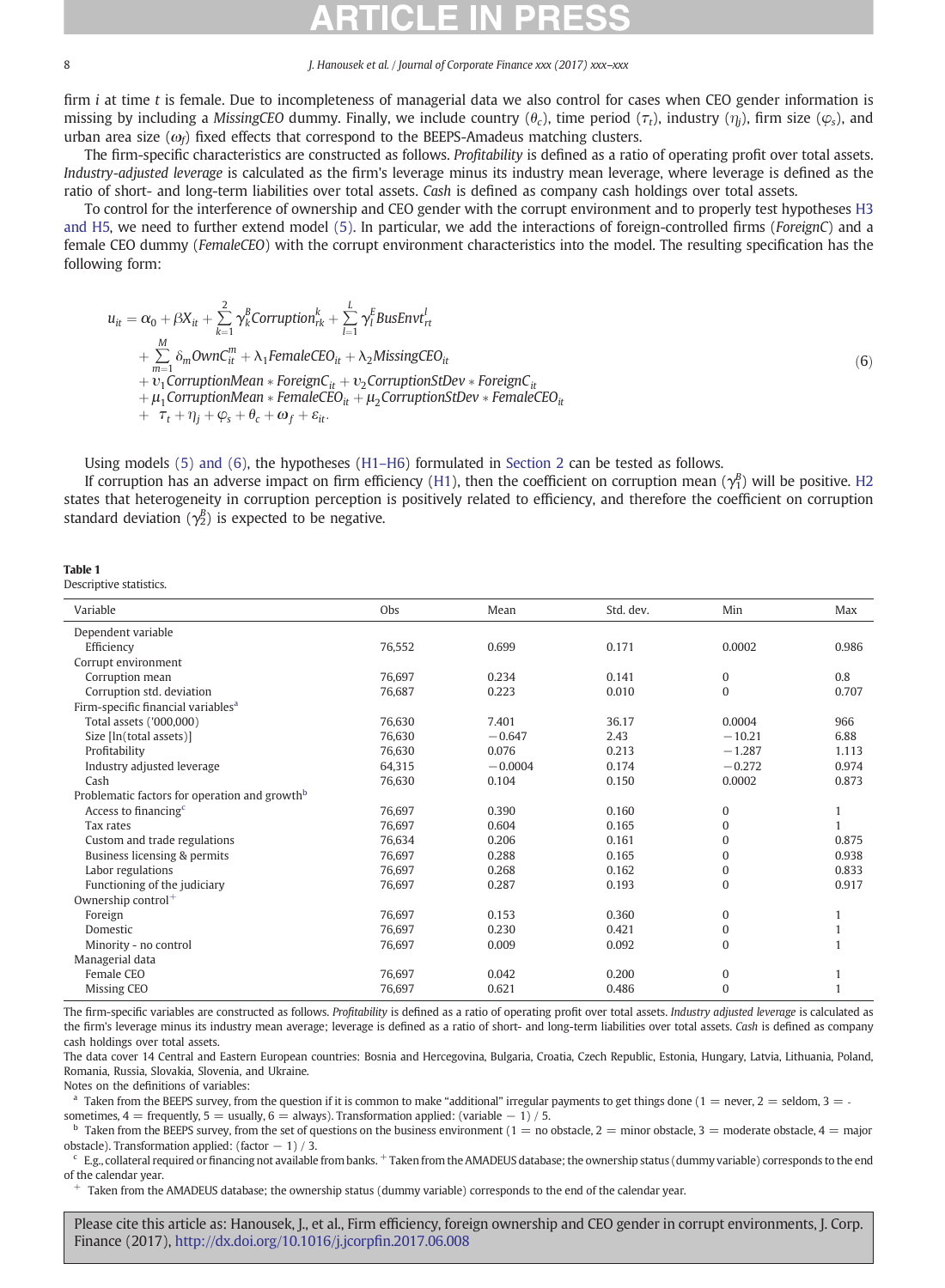The particularly strong adverse impact of corruption on firm efficiency for majority-controlled foreign firms (H3), should be reflected in positive coefficients on the foreign-controlled dummy variable  $(\delta_1^{foreignC})$  and on the interaction term between foreign-controlled firms and corruption mean  $(v_1)$ . If the adverse effect of corruption on firm efficiency is stronger for foreign owners whose headquarters are based in low-corruption countries, then the coefficients on the foreign-controlled firms from low corruption countries will be larger than that on the foreign-controlled firms from the other countries ( $\delta_1^{foreign}$ C $_{lowCoruption}$  $\geq \delta_1^{foreign}$ C $_{Rest}$  $>0$ and  $v_1^{ForeignC\_LowCorruption}$  $> v_1^{ForeignC\_Rest}$  $>$ 0).

Similarly, the particularly strong positive effect of heterogeneity in corruption perception on firm efficiency for majority-controlled foreign firms (H4), should be reflected in a negative coefficient on the interaction term between foreign-controlled firms and corruption standard deviation  $(v_2)$ . If the positive effect of heterogeneity in corruption perception on firm efficiency is stronger for owners whose headquarters are based in low-corruption countries, then the following holds:  $v_2^{\mathit{Foreign\_LowCorruption}}{<}v_2^{\mathit{Foreign\_Rest}}{<}0.$ 

Finally, the additional adverse effect of corruption on firm efficiency for firms lead by a female CEO (H5) should be reflected in the positive coefficient on FemaleCEO  $*$  CorruptionMean  $(\mu_1)$ , while the positive effect of heterogeneity in corruption on firm efficiency for firms lead by a female CEO (H6) will be evidenced by a negative coefficient on FemaleCEO  $*$  CorruptionStDev ( $\mu_2$ ).

### 4.3. Descriptive statistics

Our final sample contains 76,552 observations and covers 14 Central and Eastern European countries from 2000 to 2013. The descriptive statistics for all variables are reported in Table 1. The average firm in the sample has USD 7.4 million of total assets, a profitability ratio of 0.076, a leverage ratio slightly lower than its industry mean (−0.0004), and a cash position of 0.10. The average efficiency is about 0.70, which is far from the "best practice" efficiency frontier; efficiency decreases as it moves away from 0 toward the maximum of 0.986 within this sample. Manufacturing firms and firms operating in the transportation sector have the highest representation among the top 5% and top 1% of efficient firms in the sample. The top 5% of efficient firms is mostly

### Table 2

Firm efficiency and business constraints.

| Independent variables                                     | Dependent variable $=$ firm efficiency |                                  |                                  |                                  |                                  |                                  |                                  |                                  |
|-----------------------------------------------------------|----------------------------------------|----------------------------------|----------------------------------|----------------------------------|----------------------------------|----------------------------------|----------------------------------|----------------------------------|
|                                                           | (1)                                    | (2)                              | (3)                              | (4)                              | (5)                              | (6)                              | (7)                              | (8)                              |
| Corrupt environment                                       |                                        |                                  |                                  |                                  |                                  |                                  |                                  |                                  |
| Corruption mean                                           | 0.031 <sup>a</sup><br>(0.006)          | 0.065 <sup>a</sup><br>(0.006)    | 0.031 <sup>a</sup><br>(0.006)    | 0.030 <sup>a</sup><br>(0.006)    | 0.036 <sup>a</sup><br>(0.006)    | 0.032 <sup>a</sup><br>(0.006)    | 0.033 <sup>a</sup><br>(0.006)    | 0.063 <sup>a</sup><br>(0.006)    |
| Corruption std. deviation                                 | $-0.013^c$<br>(0.007)                  | $-0.018$ <sup>a</sup><br>(0.007) | $-0.013^c$<br>(0.007)            | $-0.013^c$<br>(0.007)            | $-0.011$<br>(0.007)              | $-0.012^c$<br>(0.007)            | $-0.012^c$<br>(0.007)            | $-0.014^{\rm b}$<br>(0.007)      |
| Firm-specific financial variables                         |                                        |                                  |                                  |                                  |                                  |                                  |                                  |                                  |
| Size [ln (assets)]                                        | 0.019 <sup>a</sup><br>(0.000)          | 0.020 <sup>a</sup><br>(0.000)    | 0.019 <sup>a</sup><br>(0.000)    | 0.019 <sup>a</sup><br>(0.000)    | 0.020 <sup>a</sup><br>(0.000)    | 0.019 <sup>a</sup><br>(0.000)    | 0.019 <sup>a</sup><br>(0.000)    | 0.020 <sup>a</sup><br>(0.000)    |
| Size squared                                              | 0.001 <sup>a</sup><br>(0.000)          | 0.001 <sup>a</sup><br>(0.000)    | 0.001 <sup>a</sup><br>(0.000)    | 0.001 <sup>a</sup><br>(0.000)    | 0.001 <sup>a</sup><br>(0.000)    | 0.001 <sup>a</sup><br>(0.000)    | 0.001 <sup>a</sup><br>(0.000)    | 0.001 <sup>a</sup><br>(0.000)    |
| Profitability                                             | 0.030 <sup>a</sup><br>(0.003)          | 0.029 <sup>a</sup><br>(0.003)    | 0.030 <sup>a</sup><br>(0.003)    | 0.030 <sup>a</sup><br>(0.003)    | 0.030 <sup>a</sup><br>(0.003)    | 0.030 <sup>a</sup><br>(0.003)    | 0.030 <sup>a</sup><br>(0.003)    | 0.029 <sup>a</sup><br>(0.003)    |
| Missing leverage                                          | 0.059 <sup>a</sup><br>(0.002)          | 0.053 <sup>a</sup><br>(0.002)    | 0.059 <sup>a</sup><br>(0.002)    | 0.058 <sup>a</sup><br>(0.002)    | 0.058 <sup>a</sup><br>(0.002)    | 0.058 <sup>a</sup><br>(0.002)    | 0.059 <sup>a</sup><br>(0.002)    | $0.057$ <sup>a</sup><br>(0.002)  |
| Industry adjusted leverage                                | $-0.048$ <sup>a</sup><br>(0.004)       | $-0.050$ <sup>a</sup><br>(0.004) | $-0.048$ <sup>a</sup><br>(0.004) | $-0.049$ <sup>a</sup><br>(0.004) | $-0.049$ <sup>a</sup><br>(0.004) | $-0.049$ <sup>a</sup><br>(0.004) | $-0.049$ <sup>a</sup><br>(0.004) | $-0.050$ <sup>a</sup><br>(0.004) |
| Cash                                                      | 0.131 <sup>a</sup><br>(0.004)          | 0.131 <sup>a</sup><br>(0.004)    | 0.131 <sup>a</sup><br>(0.004)    | 0.131 <sup>a</sup><br>(0.004)    | 0.131 <sup>a</sup><br>(0.004)    | 0.131 <sup>a</sup><br>(0.004)    | 0.131 <sup>a</sup><br>(0.004)    | 0.131 <sup>a</sup><br>(0.004)    |
| Problematic factors for operation and growth <sup>+</sup> |                                        |                                  |                                  |                                  |                                  |                                  |                                  |                                  |
| Access to financing                                       |                                        | 0.010 <sup>b</sup><br>(0.005)    | $-0.000$<br>(0.004)              |                                  |                                  |                                  |                                  |                                  |
| Tax rates                                                 |                                        | 0.033 <sup>a</sup><br>(0.004)    |                                  | 0.012 <sup>a</sup><br>(0.004)    |                                  |                                  |                                  |                                  |
| Custom and trade regulations                              |                                        | $-0.013$ <sup>a</sup><br>(0.005) |                                  |                                  | $-0.021$ <sup>a</sup><br>(0.004) |                                  |                                  |                                  |
| Business licensing and permits                            |                                        | 0.008 <sup>c</sup><br>(0.005)    |                                  |                                  |                                  | $-0.008^{\rm b}$<br>(0.004)      |                                  |                                  |
| Labor regulations                                         |                                        | 0.020 <sup>a</sup><br>(0.005)    |                                  |                                  |                                  |                                  | $-0.012$ <sup>a</sup><br>(0.004) |                                  |
| Functioning of the judiciary                              |                                        | $-0.097$ <sup>a</sup><br>(0.005) |                                  |                                  |                                  |                                  |                                  | $-0.079$ <sup>a</sup><br>(0.004) |
| Constant                                                  | $0.749$ <sup>a</sup><br>(0.014)        | 0.773 <sup>a</sup><br>(0.014)    | $0.750$ <sup>a</sup><br>(0.014)  | $0.743$ <sup>a</sup><br>(0.014)  | $0.757$ <sup>a</sup><br>(0.014)  | 0.756 <sup>a</sup><br>(0.014)    | $0.748$ <sup>a</sup><br>(0.014)  | $0.788$ <sup>a</sup><br>(0.014)  |
| R squared                                                 | 0.310                                  | 0.315                            | 0.310                            | 0.310                            | 0.311                            | 0.310                            | 0.310                            | 0.314                            |
| N (number of observations)                                | 76,542                                 | 76,479                           | 76,542                           | 76,542                           | 76,479                           | 76,542                           | 76,542                           | 76,542                           |

Symbols a, b, and c denote significance at the 1%, 5%, and 10% levels, respectively. Standard errors are shown in parentheses.

Taken from the BEEPS survey, from the set of questions on the business environment ( $1 =$  no obstacle,  $2 =$  minor obstacle,  $3 =$  moderate obstacle,  $4 =$  major obstacle). Transformation applied: (factor-1)/3.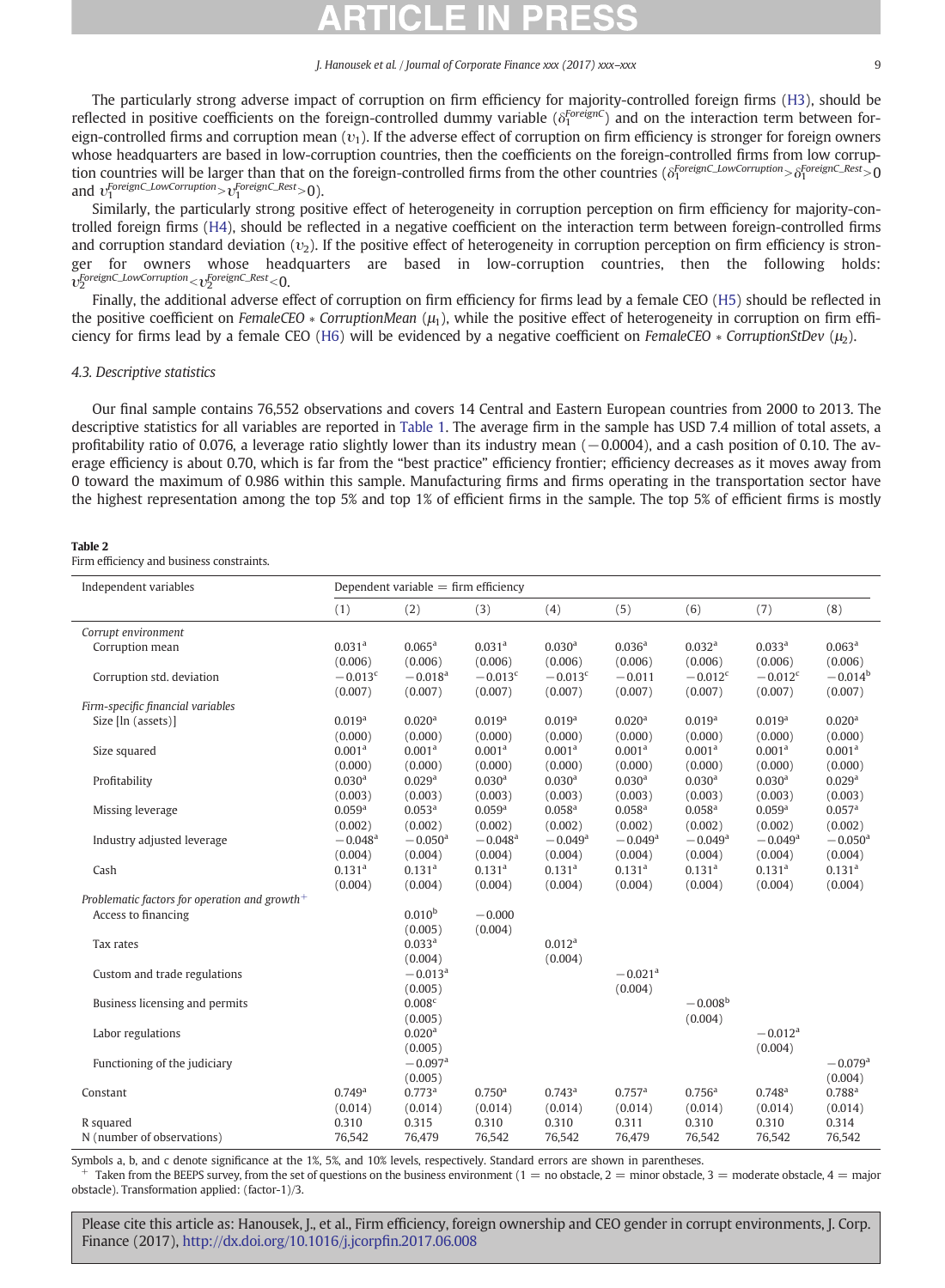composed of micro firms, while the medium and large firms are the least represented. The share of foreign-controlled firms among 5% of the most efficient firms in the sample is 17.1%, increasing to 18.3% in the top 1%, though the share of foreign-controlled firms for the overall sample is only 15.4%.

The mean level of corruption is about 0.23 and deviates from 0 to 0.8. As for the business environment characteristics, custom and trade regulations are reported to be the lowest obstacle for operations and growth (0.206), while tax rates are the highest obstacle (0.604) for doing business. About 23% of the companies in the sample have a domestic majority owner. Minority noncontrolling ownership represents  $\langle 1\%$  of this sample. Finally, 4.2% of the firms in the sample are managed by female CEOs. No CEO information is available for 62% of the (smaller) companies.

### 5. Results

### 5.1. Main effects: mean and variance

Table 2 presents the estimation results for the relationship between corruption and firm efficiency. We first test whether corruption has an adverse effect on firm efficiency. The coefficient of interest is positive and highly statistically significant in all regressions (Models 1–8). A positive coefficient indicates an increased distance from the efficient production frontier. Thus, higher corruption is associated with lower firm efficiency. The estimated coefficient ranges from 0.031 (with standard error 0.006) for Model (1) to 0.065 (with standard error 0.006) for Model (2).<sup>17</sup> Put differently, a 1% increase in the average level of corruption is associated with a 2% decrease in average firm efficiency. These results support Hypothesis 1 and are consistent with the idea of corruption being an additional cost that distorts the optimal allocation of resources.

Next, in line with Hypothesis 2, we find that heterogeneity in corruption perception is positively related to efficiency. The negative coefficient on the corruption standard deviation variable signals that a larger variance in perceptions of corruption in the environment is conducive to efficiency for the average firm.<sup>18</sup> The estimated coefficients vary from −0.011 to −0.018 (with standard error 0.007) depending on the model. More specifically, a 1% increase in corruption perception variation is associated with an increase in firm efficiency by 0.61%. We could speculate that companies with a lower propensity to bribe are the ones improving their efficiency. The pressure put on increasing efficiency has its limits. When these limits are crossed, companies exit the environment. This happened, for example, to Shell Brazil when they sold their Agip service stations in 2000.19

All regressions (Models 1–8) in Table 2 are estimated on the sample of 76,542 firms and have R-squared values of about 31%. The estimated coefficients for the firm-specific control variables have expected signs with respect to efficiency and are highly statistically significant (<0.01 p-values). We discuss the coefficients of firm-specific variables reported in Column 1 of Table 2, but the estimated coefficients and their interpretations are consistent across all specifications. The estimated coefficient for firm size is 0.019 (with standard error 0.000), which indicates that larger firms are less efficient. We also control for potential non-linearity between firm size and efficiency by including a squared firm size variable, but the relationship remains positive. Firm profitability is negatively related to firm efficiency in our sample (estimated coefficient 0.03 with standard error 0.003). This is not particularly surprising as less profitable firms tend to watch every dollar more closely. For example, during recessions, companies tend to decrease discretionary spending, which forces the company into a "leaner" shape. Further, higher leverage is associated with greater efficiency: the coefficient is negative (−0.048) and statistically significant at the 1% level. Specifically, our adjusted leverage variable measures the difference between the company's leverage and the mean leverage ratio of the industry in the particular year. The larger the difference between firm leverage and the industry mean leverage, the higher the efficiency, provided firm leverage is higher than the industry mean. This is consistent with Jensen (1986), who argues that leverage serves as a disciplining tool and forces managers to improve efficiency. Lastly, consistent with the literature on the value of cash holdings and managerial discipline (e.g., Faulkender and Wang, 2006; Dittmar and Mahrt-Smith, 2007), firms with higher cash holdings are less efficient.

Models 2–8 in Table 2 also control for characteristics of the business environment that might shape the efficiency of firms. The results in Column 2 of Table 2 show that limited access to financing, high tax rates, difficulties with business licensing and permits, and inflexible labor regulation are associated with lower firm efficiency. Interestingly, customs and trade regulations and the functioning of the judicial system have the opposite effects. Columns 3–8 report regression results separately for each of the business environment characteristics.

### 5.2. Mediating effects: foreign ownership and female CEO

For foreign firms and firms led by a female CEO, the effect of corruption on firm efficiency would likely be amplified. First, we examine direct effects by including foreign ownership and female CEO indicators in our models.

Table 3 presents estimation results. All regressions include firm-specific controls and business environment characteristics. The estimated coefficients for these characteristics are consistent with the results reported in Table 2.<sup>20</sup> Column 1 reports the effect of

 $17$  Note that Model (1) contains only corruption variables and firm-specific characteristics, while Model (2) also includes the full set of business environment characteristics potentially problematic for operation and growth.

<sup>&</sup>lt;sup>18</sup> It certainly might be the case that the cluster is so polarized that the "average" firm in that cluster does not exist.

<sup>&</sup>lt;sup>19</sup> See the case of Shell Brazil selling its service stations to Agip do Brazil (Financial Times of London, February 25, 2000, page 18).

<sup>20</sup> Detailed results are available upon request.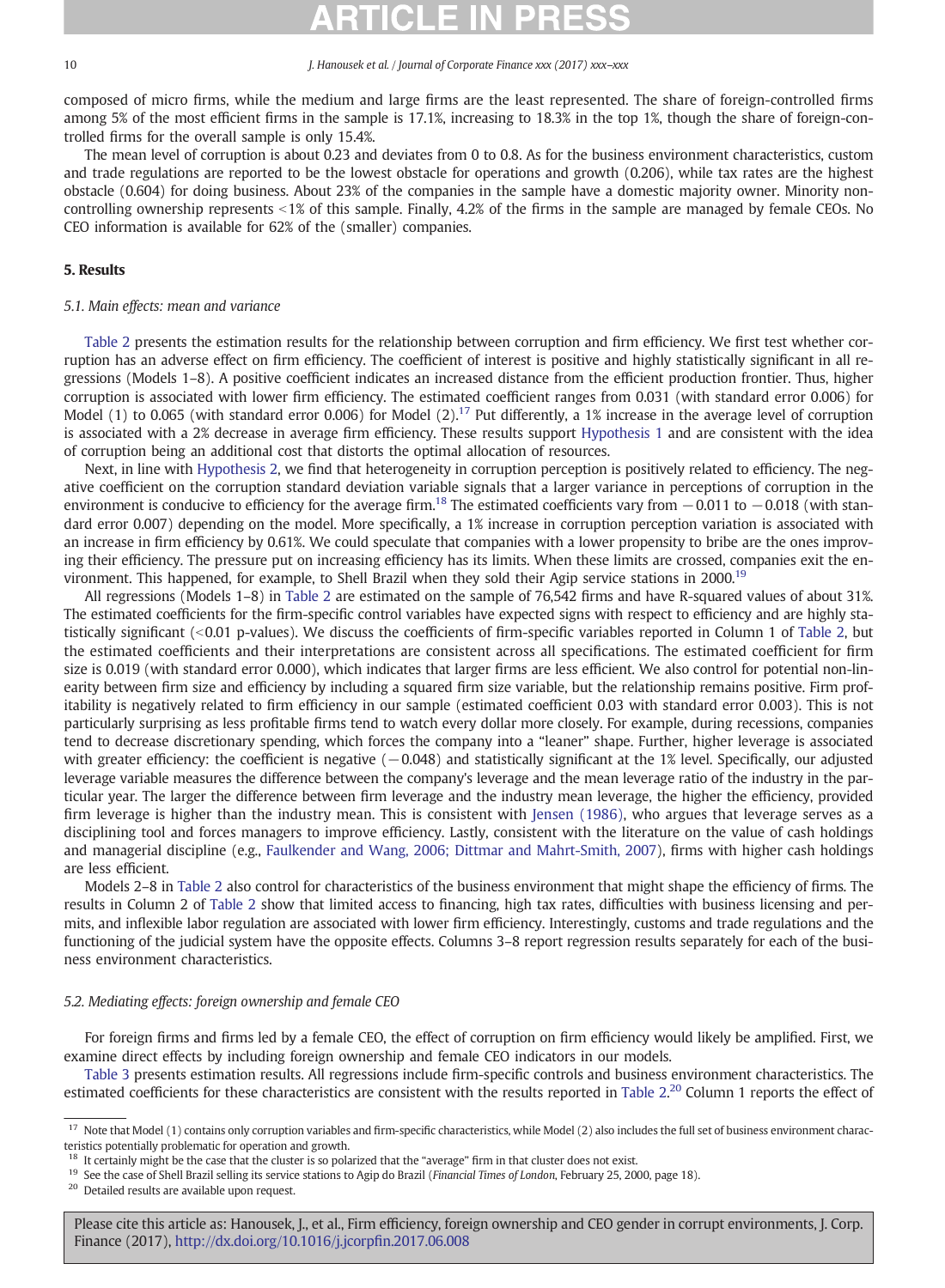### Table 3

Firm efficiency, ownership, and CEO gender.

| Independent variables           | Dependent variable $=$ firm efficiency      |                                        |                                        |
|---------------------------------|---------------------------------------------|----------------------------------------|----------------------------------------|
|                                 | (1)                                         | (2)                                    | (3)                                    |
| Corrupt environment             |                                             |                                        |                                        |
| Corruption mean                 | 0.068 <sup>a</sup>                          | 0.031 <sup>a</sup>                     | $0.034$ <sup>a</sup>                   |
| Corruption std. deviation       | (0.006)<br>$-0.020$ <sup>a</sup><br>(0.007) | (0.006)<br>$-0.013^{\circ}$<br>(0.007) | (0.006)<br>$-0.015^{\rm b}$<br>(0.007) |
| Ownership control <sup>+</sup>  |                                             |                                        |                                        |
| Foreign                         | 0.014 <sup>a</sup><br>(0.002)               |                                        | 0.013 <sup>a</sup><br>(0.002)          |
| Domestic                        | 0.002<br>(0.002)                            |                                        | 0.002<br>(0.002)                       |
| Minority - no control           | 0.006<br>(0.005)                            |                                        | 0.006<br>(0.005)                       |
| Managerial data                 |                                             |                                        |                                        |
| Female CEO                      |                                             | $-0.000$                               | $-0.000$                               |
|                                 |                                             | (0.003)                                | (0.003)                                |
| Missing CEO                     |                                             | $-0.003$                               | $-0.002$                               |
| Control variables <sup>++</sup> |                                             | (0.002)                                | (0.002)                                |
| Firm financials                 | <b>YES</b>                                  | <b>YES</b>                             | <b>YES</b>                             |
| Obstacles to growth             | <b>YES</b>                                  | <b>YES</b>                             | <b>YES</b>                             |
| Constant                        | 0.749a                                      | $0.751$ <sup>a</sup>                   | $0.750$ <sup>a</sup>                   |
|                                 | (0.014)                                     | (0.014)                                | (0.014)                                |
| R squared                       | 0.310                                       | 0.310                                  | 0.311                                  |
| N (number of observations)      | 76,542                                      | 76,542                                 | 76,542                                 |

Symbols a, b, and c denote significance at the 1%, 5%, and 10% levels, respectively. Standard errors are shown in parentheses.

An excluded category is dispersed and unknown ownership.

<sup>++</sup> The list of control variables is identical to Table 2. The coefficients are very similar and have an unchanged sign and/or significance. We do not list them here to save space; detailed results are available upon request.

company ownership on firm efficiency. Note that majority foreign ownership is associated with lower efficiency compared to dispersed ownership; majority domestic ownership and non-controlling minority ownership are not disadvantaged in terms of efficiency. According to the results reported in Column 2, firms managed by female CEOs are as efficient as male-managed firms, which is consistent with our prior beliefs. Finally, in Model 3, we control simultaneously for both ownership structure and female CEO. However, the sign and magnitude of the coefficients of interest stay unchanged. $^{21}$ 

We further analyze the interaction effects between firms with a lower probability of bribing (foreign ownership, and female CEO) and the characteristics of the corrupt environment. The estimation results are reported in Table 4. All regressions include both firm-specific characteristics and those of the business environment, which are not reported because of space considerations.<sup>22</sup> Models 1 and 3 account for the interactions between majority foreign ownership and characteristics of the corrupt environment. Consistent with our previous findings, foreign majority ownership is associated with lower efficiency (the estimated coefficient is 0.01 with standard error 0.003). Moreover, foreign-controlled firms are at an even higher disadvantage in a high-corruption environment. The coefficient estimate on the interaction term is 0.06 (standard error 0.017), meaning that a 1% increase in the average level of corruption is related to a 3.16% decrease in efficiency of foreign firms. At the same time, greater variance in perceptions of corruption is associated with higher efficiency for foreign-controlled firms. When corruption is not widespread (there are corruption-free or low-corruption sub-environments), foreign companies that focus on utilizing their resources improve their efficiency, as is supported by a negative statistically significant coefficient on the interaction term. We estimate that a 1% increase in variation of corruption perceptions is associated with a 1.53% increase in the efficiency of foreign firms. These results support Hypotheses 3 and 4.

Model 2 focuses on the interaction of female CEOs with the corrupt environment.<sup>23</sup> We find that female CEOs behave differently in corrupt environments than their male counterparts. This is consistent with the theoretical literature showing different gender preferences toward illegal activities. A higher corruption level is found to have a greater negative effect on the efficiency of firms managed by female CEOs compared to those managed by male CEOs. Specifically, a 1% increase in the average level of corruption is associated with a decrease in efficiency of firms managed by female CEOs by 2.80%. Further, a greater variance in the perceptions of corruption is not translated into higher efficiency for firms led by female CEOs. Even though the sign on the

 $^{21}$  There is a notable coefficient change on corruption variables (e.g., the estimated coefficient on corruption mean drops from 0.068 in model 1 to 0.031 and 0.034 in model 2 and 3 respectively); however, this trend is reversed in subsequent models.

 $22$  The results are available upon request.

<sup>&</sup>lt;sup>23</sup> We also analyze the descriptive statistics between the controlling shareholder and CEO gender. Overall, female CEOs lead the firm in 4.2% of cases. The main distribution of female CEOs among the controlled firms is as follows: about 5.5% of female CEOs work in foreign controlled firms, 4.5% work in a state controlled firm, and 6.2% in foreign family firms, while in local family owned firms the percentage reaches 12.1%. Note that most female CEOs work in firms with a combined, dispersed, or unknown ownership structure.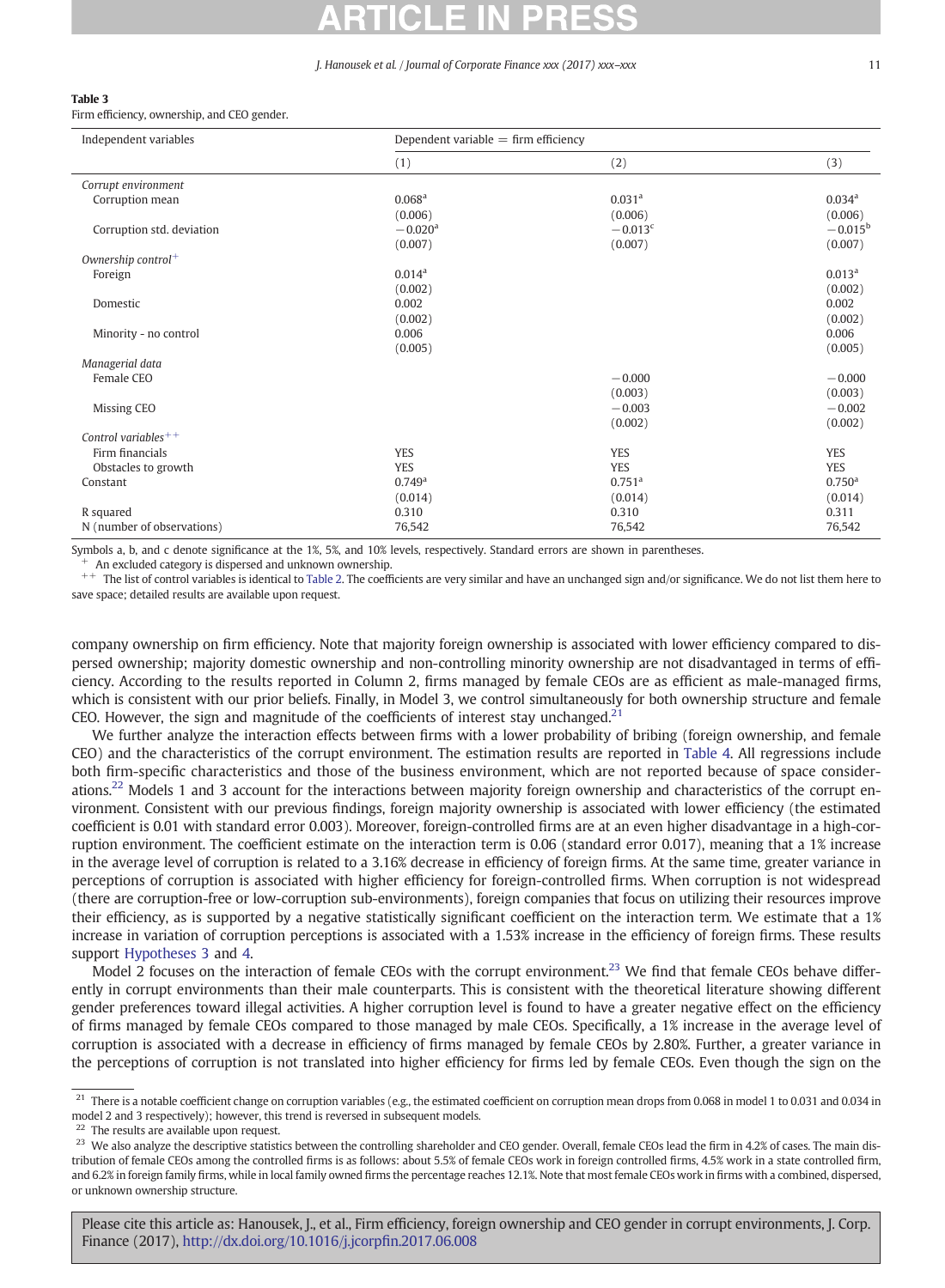### Table 4

Firm efficiency, ownership, and CEO gender interacting with a corrupt environment.

| Independent variables                                           | Dependent variable $=$ firm efficiency                                                          |                      |                       |
|-----------------------------------------------------------------|-------------------------------------------------------------------------------------------------|----------------------|-----------------------|
|                                                                 | (1)                                                                                             | (2)                  | (3)                   |
| Corrupt environment                                             |                                                                                                 |                      |                       |
| Corruption mean                                                 | 0.028 <sup>a</sup>                                                                              | 0.029 <sup>a</sup>   | 0.061 <sup>a</sup>    |
|                                                                 | (0.006)                                                                                         | (0.006)              | (0.006)               |
| Corruption std. deviation                                       | $-0.013$ <sup>c</sup>                                                                           | $-0.012^c$           | $-0.019^{b}$          |
|                                                                 | (0.007)                                                                                         | (0.007)              | (0.008)               |
| Ownership control $^+$                                          |                                                                                                 |                      |                       |
| Foreign                                                         | 0.010 <sup>a</sup>                                                                              |                      | 0.009 <sup>a</sup>    |
|                                                                 | (0.003)                                                                                         |                      | (0.003)               |
| Domestic                                                        | 0.002                                                                                           |                      | 0.002                 |
|                                                                 | (0.002)                                                                                         |                      | (0.002)               |
| Minority - no control                                           | 0.005                                                                                           |                      | 0.005                 |
|                                                                 | (0.005)                                                                                         |                      | (0.005)               |
| Foreign ownership control interacting with bribery              |                                                                                                 |                      |                       |
| Corruption mean                                                 | 0.068 <sup>a</sup>                                                                              |                      | 0.061 <sup>a</sup>    |
|                                                                 | (0.017)<br>$-0.048^{\rm b}$                                                                     |                      | (0.017)               |
| Corruption std. deviation                                       |                                                                                                 |                      | $-0.034$ <sup>c</sup> |
| Managerial data                                                 | (0.020)                                                                                         |                      | (0.020)               |
| Female CEO                                                      |                                                                                                 | $-0.010$             | $-0.011$              |
|                                                                 |                                                                                                 | (0.007)              | (0.007)               |
| Missing CEO                                                     |                                                                                                 | $-0.003$             | $-0.001$              |
|                                                                 |                                                                                                 | (0.002)              | (0.002)               |
| CEO gender interacting with                                     |                                                                                                 |                      |                       |
| Corruption mean                                                 |                                                                                                 | $0.071$ <sup>a</sup> | 0.052 <sup>b</sup>    |
|                                                                 |                                                                                                 | (0.023)              | (0.023)               |
| Corruption std. deviation                                       |                                                                                                 | $-0.029$             | $-0.006$              |
|                                                                 |                                                                                                 | (0.032)              | (0.032)               |
| Control variables <sup>++</sup>                                 |                                                                                                 |                      |                       |
| Firm financials                                                 | <b>YES</b>                                                                                      | <b>YES</b>           | <b>YES</b>            |
| Obstacles to growth                                             | <b>YES</b>                                                                                      | <b>YES</b>           | <b>YES</b>            |
| Constant                                                        | $0.751$ <sup>a</sup>                                                                            | $0.752$ <sup>a</sup> | $0.777$ <sup>a</sup>  |
|                                                                 | (0.014)                                                                                         | (0.014)              | (0.014)               |
| R squared                                                       | 0.311                                                                                           | 0.310                | 0.316                 |
| N (number of observations)<br>$-24.41 - 40$ $-0$ $-24.400$ $-1$ | 76,542<br>$\mathcal{L}$ and $\mathcal{L}$ and $\mathcal{L}$ and $\mathcal{L}$ and $\mathcal{L}$ | 76,542               | 76,479                |

Symbols a, b, and c denote significance at the 1%, 5%, and 10% levels, respectively. Standard errors are shown in parentheses. An excluded category is dispersed and unknown ownership.

++ The list of control variables is identical to Table 2. The coefficients are very similar and have an unchanged sign and/or significance. We do not list them here to save space; detailed results are available upon request.

interaction term between female CEO and the variance in perception of corruption is in line with our expectations, the estimated effect is not significant. Stated in terms of our alternative hypotheses, we reject the null hypothesis of H5 and fail to reject the null hypothesis of H6. These results complement Mironov (2015), who argues that one should hire a corrupt CEO in a corrupt country. Our results suggest that one could potentially benefit from hiring a male CEO in high-corruption environments.

Model 3 in Table 4 is the complete model of this study. It contains both foreign ownership and female CEO controls, interacted with the corruption environment characteristics. All previously reported results hold; a corrupt environment is particularly detrimental for those firms with a lower propensity to bribe. $24$ 

We further test whether the adverse impact of corruption on firm efficiency is more pronounced for foreign owners whose headquarters are based in countries with low corruption. We split the sample of foreign firms into firms from low corruption countries and the remaining foreign firms.<sup>25</sup> Then these subcategories are interacted with corruption characteristics of the environment. Estimation results are reported in Table 5. All regressions include both firm-specific characteristics and characteristics of the business environment. Models in columns 3 and 4 also include managerial data (female CEO) and the interactions of a female CEO with the corruption environment characteristics. In line with our expectations, foreign firms from low-corruption countries experience a much stronger effect of the corrupt environment on their efficiency. These results are robust across specifications. For example, in column 4, the estimated coefficient of the corruption mean on the efficiency of firms from low-corruption countries is 0.163 (standard error 0.074) compared to only 0.068 (standard error 0.017) for the remaining foreign firms. Put

<sup>&</sup>lt;sup>24</sup> We also test for foreign ownership and CEO gender complementarity with respect to efficiency by including their interaction term in the regression. Based on the regression results, foreign ownership and CEO gender do not complement each other in affecting the distribution of efficiency – the estimated coefficient of interest is negative and not significant. The results are available upon request.

 $^{25}$  Low-corruption countries are the Top 25 countries (very clean) in the Corruption Perception Index (CPI) provided by Transparency International. Shareholders' low-corruption home countries that are present in our sample are Australia, Austria, Belgium, Canada, Denmark, Finland, France, Germany, Ireland, Japan, Luxembourg, Netherlands, New Zealand, Norway, Sweden, Switzerland, United Kingdom, United States.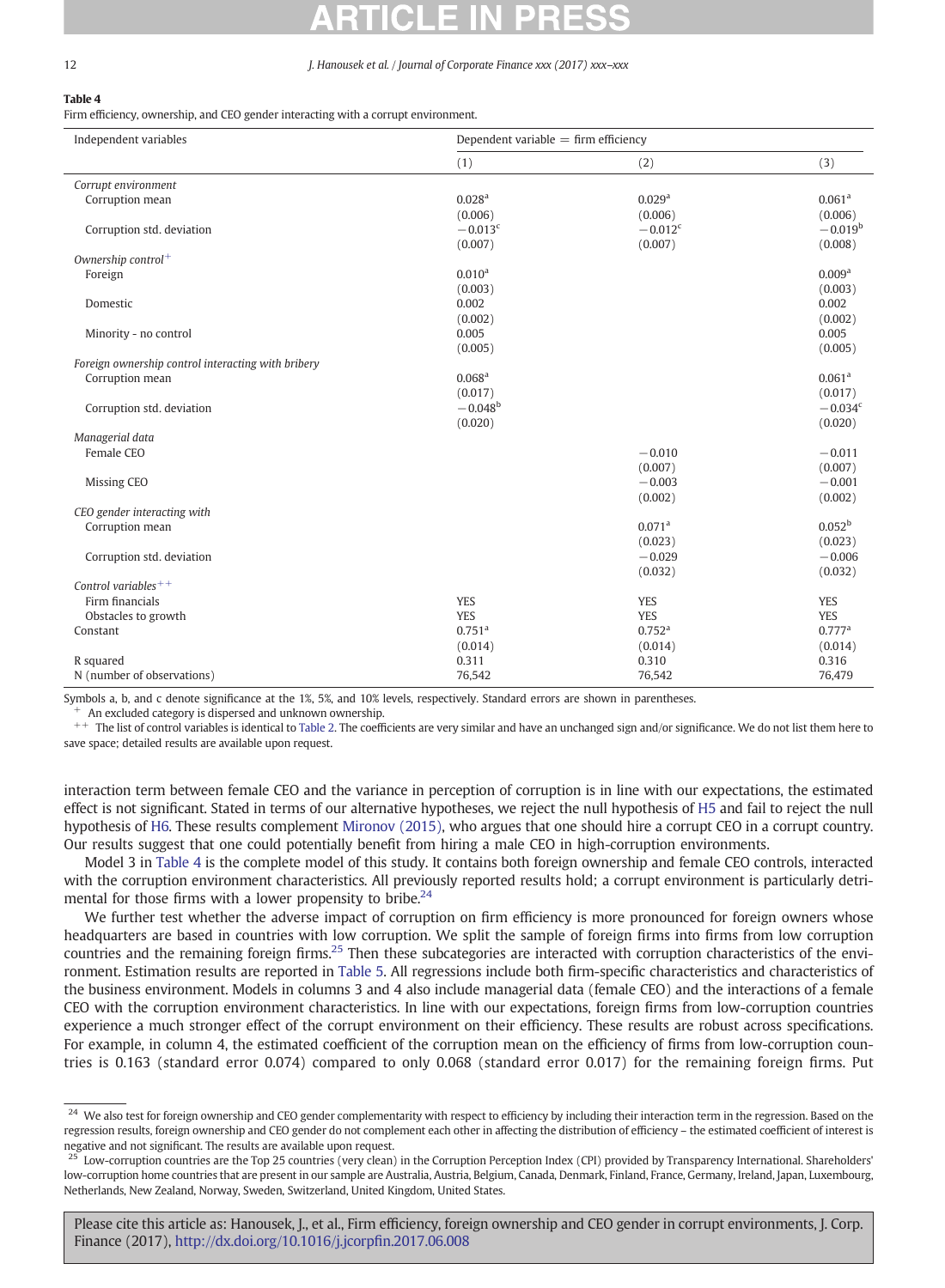### Table 5

Firm efficiency, ownership, and CEO gender interacting with a corrupt environment.

| Independent variables                                 | Dependent variable $=$ firm efficiency |                               |                       |                       |
|-------------------------------------------------------|----------------------------------------|-------------------------------|-----------------------|-----------------------|
|                                                       | (1)                                    | (2)                           | (3)                   | (4)                   |
| Corrupt environment                                   |                                        |                               |                       |                       |
| Corruption mean                                       | 0.068 <sup>a</sup>                     | 0.062 <sup>a</sup>            | 0.066 <sup>a</sup>    | 0.060 <sup>a</sup>    |
|                                                       | (0.006)                                | (0.006)                       | (0.006)               | (0.006)               |
| Corruption std. deviation                             | $-0.021$ <sup>a</sup>                  | $-0.020$ <sup>a</sup>         | $-0.021$ <sup>a</sup> | $-0.020$ <sup>a</sup> |
|                                                       | (0.007)                                | (0.007)                       | (0.007)               | (0.008)               |
| Ownership control <sup>+</sup>                        |                                        |                               |                       |                       |
| Foreign- low corruption countries                     | 0.050 <sup>a</sup>                     | 0.052 <sup>a</sup>            | 0.049 <sup>a</sup>    | 0.052 <sup>a</sup>    |
|                                                       | (0.005)                                | (0.010)                       | (0.005)               | (0.010)               |
| Foreign-rest                                          | 0.011 <sup>a</sup>                     | 0.004                         | 0.011 <sup>a</sup>    | 0.004                 |
|                                                       | (0.002)                                | (0.003)                       | (0.002)               | (0.003)               |
| Domestic                                              | 0.002                                  | 0.002                         | 0.002                 | 0.002                 |
|                                                       | (0.002)                                | (0.002)                       | (0.002)               | (0.002)               |
| Minority - no control                                 | 0.007                                  | 0.006                         | 0.006                 | 0.006                 |
|                                                       | (0.005)                                | (0.005)                       | (0.005)               | (0.005)               |
| Foreign ownership control interacting with corruption |                                        |                               |                       |                       |
| Corruption mean - low corruption countries            |                                        | 0.166 <sup>b</sup>            |                       | 0.163 <sup>b</sup>    |
|                                                       |                                        | (0.074)<br>0.072 <sup>a</sup> |                       | (0.074)               |
| Corruption mean - rest                                |                                        |                               |                       | 0.068 <sup>a</sup>    |
|                                                       |                                        | (0.017)<br>$-0.145^c$         |                       | (0.017)<br>$-0.143^c$ |
| Corruption std. deviation - low corruption countries  |                                        | (0.078)                       |                       | (0.078)               |
| Corruption std. deviation -rest                       |                                        | $-0.036^c$                    |                       | $-0.033$              |
|                                                       |                                        | (0.020)                       |                       | (0.020)               |
| Control variables <sup><math>++</math></sup>          |                                        |                               |                       |                       |
| Managerial data & interactions                        | N <sub>O</sub>                         | N <sub>O</sub>                | <b>YES</b>            | <b>YES</b>            |
| Firm financials                                       | <b>YES</b>                             | <b>YES</b>                    | <b>YES</b>            | <b>YES</b>            |
| Obstacles to growth                                   | <b>YES</b>                             | <b>YES</b>                    | <b>YES</b>            | <b>YES</b>            |
| Constant                                              | 0.774a                                 | 0.776 <sup>a</sup>            | 0.777 <sup>a</sup>    | 0.778 <sup>a</sup>    |
|                                                       | (0.014)                                | (0.014)                       | (0.014)               | (0.014)               |
| R squared                                             | 0.316                                  | 0.316                         | 0.316                 | 0.316                 |
| N (number of observations)                            | 76,479                                 | 76,479                        | 76,479                | 76,479                |

Symbols a, b, and c denote significance at the 1%, 5%, and 10% levels, respectively. Standard errors are shown in parentheses.

An excluded category is dispersed and unknown ownership.

<sup>++</sup> The list of control variables is identical to Table 2. The coefficients are very similar and have an unchanged sign and/or significance. We do not list them here to save space; detailed results are available upon request.

differently, a 1% increase in the average level of corruption is associated with a 4.53% decrease in efficiency of foreign-controlled firms that come from low-corruption countries. Also, foreign firms from low-corruption countries better utilize the presence of a corruption-free (or low-corruption) sub-environment. Greater variance in perceptions of corruption is associated with more efficiency for foreign-controlled firms. This effect is much stronger for foreign firms from low-corruption countries (estimated coefficient is −0.143 with a standard error of 0.078) and represents the average boost in efficiency of 4.29% when the variation of corruption perceptions increases by 1%.

To sum up, this paper shows robust correlations between corruption and firm efficiency motivated by theoretical considerations. To strengthen a causal interpretation of the results, we include a large number of control variables and firm fixed effects in all our specifications; however, we acknowledge that time-variant factors may also be affecting the key relationships of interest. Certainly, more research, perhaps relying on a natural experimental setting, would be desirable.

### 5.3. Robustness tests

In this section, we examine the robustness of our main findings to alternative subsamples and controls.

### 5.3.1. Difference in corruption levels

The alternative way of testing whether owners from countries with low corruption have a greater disadvantage in terms of efficiency when operating in the corrupt environment is to control for the difference in the levels of corruption between two countries. Results reported in Table 6 are consistent with our main results – the greater distance in corruption levels between home and host countries is associated with greater inefficiency. For example, the difference in the levels of corruption between two countries of 10 points (the host country is more corrupt than the home country) is associated with a decrease in efficiency of 1.43%.

### 5.3.2. Experience

It could be argued that male CEOs are simply more experienced in corrupting bureaucrats. While we do not have the detailed data on education and functional background of CEOs in our sample, the information on tenure is available. The average tenure of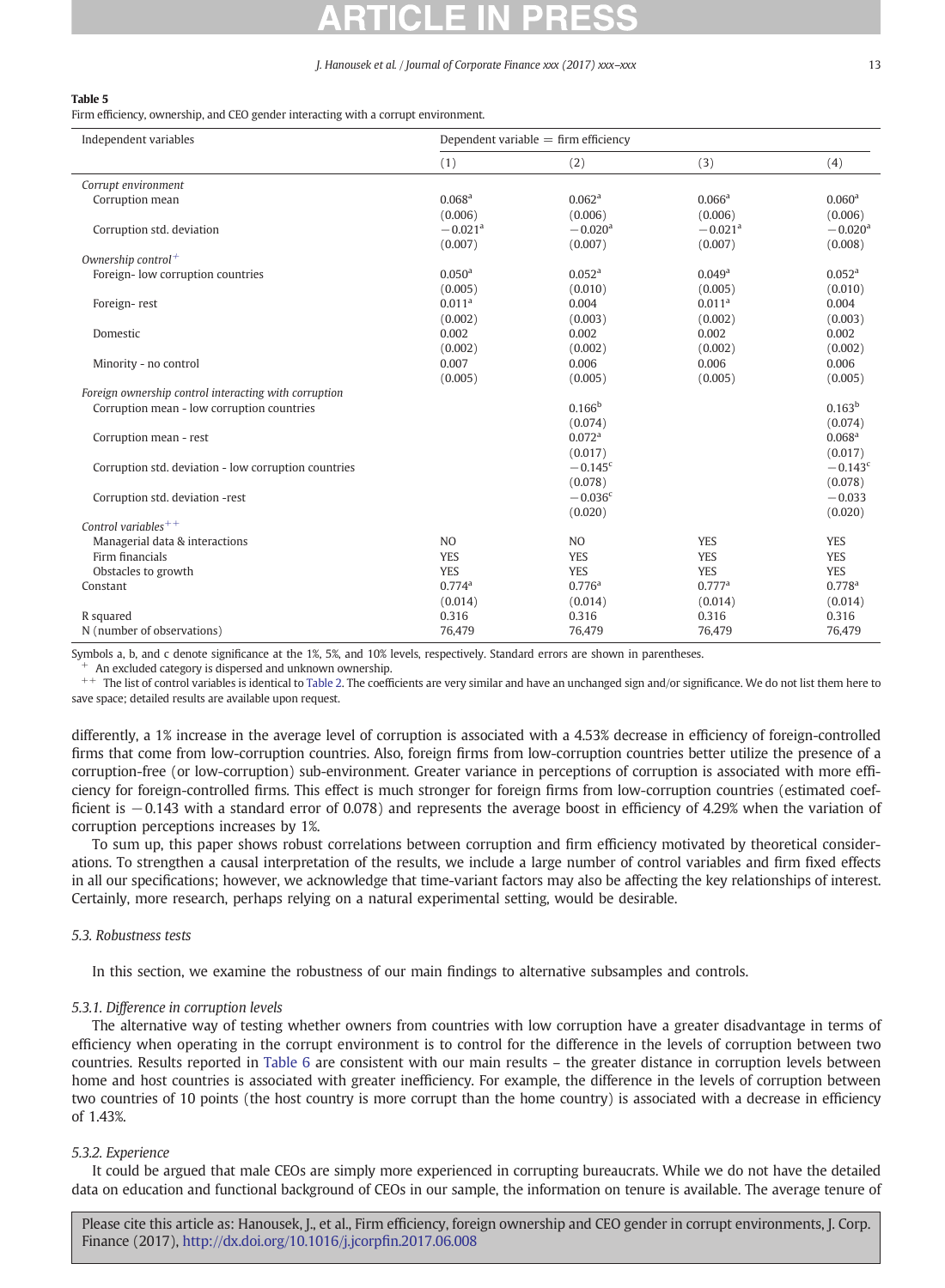### Table 6

Robustness check: tenure and difference in corruption levels.

| Independent variables                                   | Dependent variable $=$ firm efficiency |                      |  |
|---------------------------------------------------------|----------------------------------------|----------------------|--|
|                                                         | (1)                                    | (2)                  |  |
| Foreign ownership control interacting with bribery $^+$ |                                        |                      |  |
| Corruption mean                                         | 0.060 <sup>a</sup>                     | 0.064 <sup>a</sup>   |  |
|                                                         | (0.017)                                | (0.017)              |  |
| Corruption std. deviation                               | $-0.033$                               | $-0.045^{\rm b}$     |  |
|                                                         | (0.020)                                | (0.020)              |  |
| Difference in corruption level                          |                                        | 0.001 <sup>a</sup>   |  |
|                                                         |                                        | (0.000)              |  |
| Managerial data                                         |                                        |                      |  |
| Female CEO                                              | $-0.012$                               | $-0.010$             |  |
|                                                         | (0.007)                                | (0.007)              |  |
| CEO tenure                                              | 0.001 <sup>b</sup>                     |                      |  |
|                                                         | (0.001)                                |                      |  |
| Missing CEO tenure                                      | 0.001                                  |                      |  |
|                                                         | (0.003)                                |                      |  |
| Missing CEO                                             | $-0.002$                               | $-0.001$             |  |
|                                                         | (0.002)                                | (0.001)              |  |
| CEO gender interacting with                             | 0.052 <sup>b</sup>                     | 0.062 <sup>a</sup>   |  |
| Corruption mean                                         | (0.023)                                | (0.023)              |  |
| Corruption std. deviation                               | $-0.005$                               | $-0.018$             |  |
|                                                         | (0.032)                                | (0.032)              |  |
| Control variables <sup>++</sup>                         |                                        |                      |  |
| Firm financials                                         | <b>YES</b>                             | <b>YES</b>           |  |
| Obstacles to growth                                     | <b>YES</b>                             | <b>YES</b>           |  |
| Constant                                                | $0.762$ <sup>a</sup>                   | $0.857$ <sup>a</sup> |  |
| Obstacles to growth                                     | (0.016)                                | (0.015)              |  |
| R squared                                               | 0.316                                  | 0.311                |  |
| N (number of observations)                              | 76,479                                 | 76,510               |  |

Symbols a, b, and c denote significance at the 1%, 5%, and 10% levels, respectively. Standard errors are shown in parentheses.

 $+$  An excluded category is dispersed and unknown ownership.

<sup>++</sup> The list of control variables is identical to Table 2. The coefficients are very similar and have an unchanged sign and/or significance. We do not list them here to save space; detailed results are available upon request.

both male and female CEOs in our sample is about 11 years. We further investigate whether gender primarily captures differences in experience by controlling for the experience of CEOs in our regression analysis. We also control for cases when CEO tenure information is missing by including a Missing Tenure dummy, while missing CEO tenure is replaced with a constant, the mean of the observed values.

Table 6 presents the estimation results. Longer tenure of a CEO has an adverse effect on firm efficiency. The coefficient estimate for CEO tenure is significant at the 5% level but very small in magnitude.<sup>26</sup> However, the sign and magnitude of the coefficients of interest are similar to the main regression results.

### 5.3.3. Industrial variation

In some sectors corruption could be more important than in others (e.g., resource-intensive industries), so even firms with a lower probability of bribing (lead by a female CEO) may be more inclined to engage in illegal activities. To test this conjecture, we aggregate industries into groups based on their intensity. We differentiate between resource-, capital- and labor-intensive industries using Eurostat classification (Laafia, 2002).<sup>27</sup> While firms operating in capital- and labor-intensive sectors are more efficient, female CEOs do not appear to behave more corruptly if they operate in resource-, capital- or labor-intensive sectors. Other coefficients of interest are of the same size and magnitude as in our main regressions. These results are reported in Table 7.

### 5.3.4. Cost efficiency

We also analyze firm cost (in)efficiency as the dependent variable in our study. Unfortunately, due to data limitation, we cannot run a broadly defined and detailed cost function because we do not have any additional information on the price of the various forms of labor, capital and/or infrastructure. Therefore, we use a simple version of the cost function, where the dependent variables represent the cost of production (as collected in the EU accounting system) and the independent variables are once more the capital and labor involved. The overall results are in line with expectations. Higher heterogeneity in corruption perception is associated with higher cost efficiency. Foreign firms and firms run by female CEOs are more efficient in cost cutting when the corruption level is high. While these results are in line with our main results, they should be interpreted with caution because

 $^{26}$  This is consistent with the existing evidence that more experienced (and older) managers tend to adopt more conservative strategies (Bertrand and Schoar, 2003) and have lower receptiveness to new ideas (Hambrick and Mason, 1984) that could result in lower firm efficiency.

<sup>27</sup> Resource intensive: NACE 5, 13, 14, 20, 21, 23, 26, 27; Capital (technology) intensive: NACE 24, 29, 30, 31, 32, 33, 34; Labor intensive: NACE 15, 16, 17, 18, 19, 35.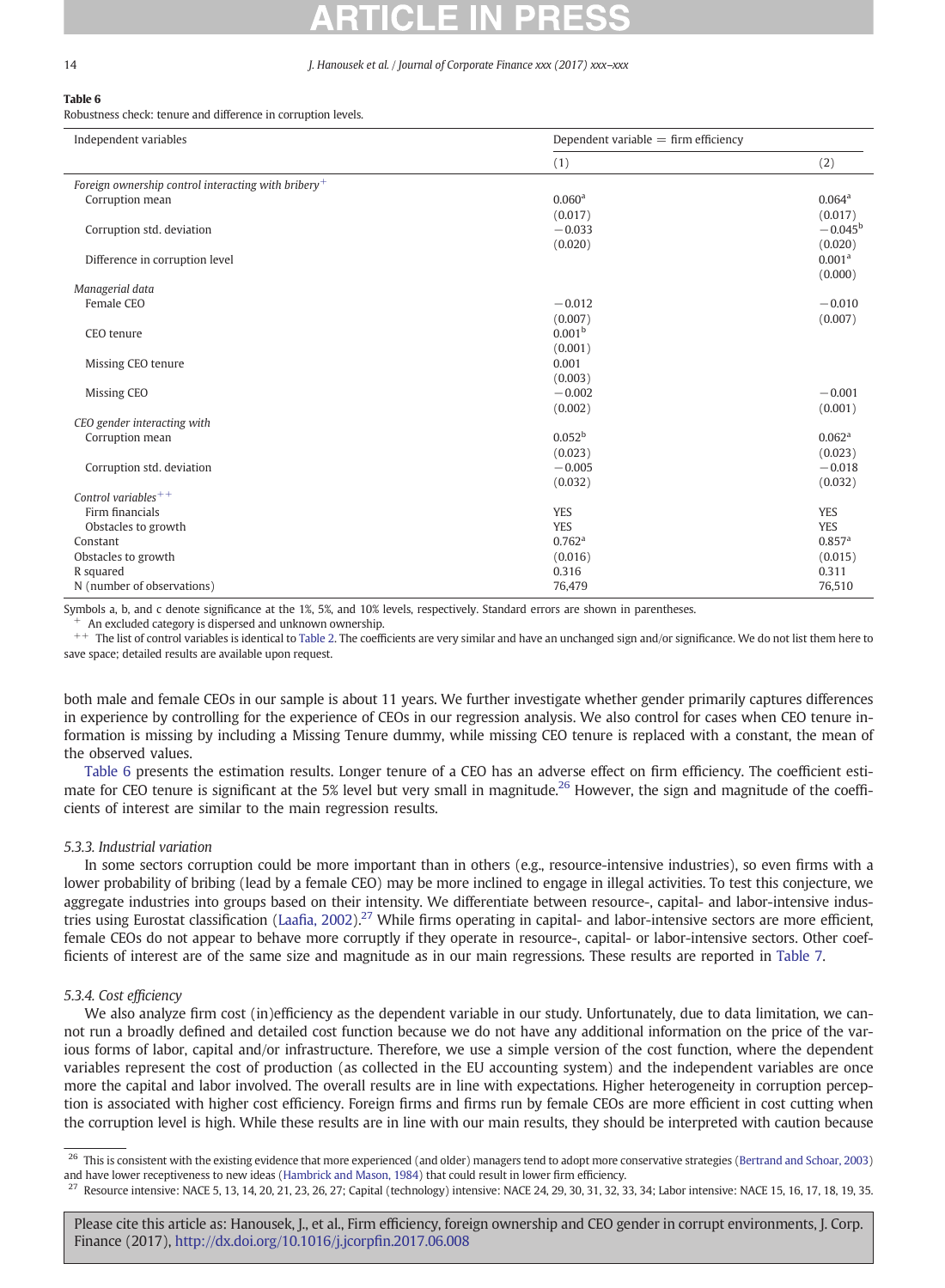### Table 7

Robustness check: accounting for industry intensity.

| Independent variables                                               | Dependent var, $=$ firm efficiency |                               |                               |
|---------------------------------------------------------------------|------------------------------------|-------------------------------|-------------------------------|
|                                                                     | (1)                                | (2)                           | (3)                           |
| Corruption mean $\times$ resource-intensive industries <sup>+</sup> | $-0.039(0.098)$                    |                               |                               |
| Corruption std. deviation $\times$ resource-intensive industries    | $-0.010(0.008)$                    |                               |                               |
| Corruption mean $\times$ capital-intensive industries               |                                    | 0.090(0.146)                  |                               |
| Corruption std. deviation $\times$ capital-intensive industries     |                                    | $-0.106(0.156)$               |                               |
| Corruption mean $\times$ labor-intensive industries                 |                                    |                               | 0.040(0.066)                  |
| Corruption std. deviation $\times$ labor-intensive industries       |                                    |                               | $-0.038(0.079)$               |
| Dummy for resource-intensive industries                             | $-0.010(0.008)$                    |                               |                               |
| Dummy for capital-intensive industries                              |                                    | $-0.054$ <sup>a</sup> (0.007) |                               |
| Dummy for labor-intensive industries                                |                                    |                               | $-0.052$ <sup>a</sup> (0.005) |
| Control variables <sup><math>++</math></sup>                        |                                    |                               |                               |
| Firm financials                                                     | <b>YES</b>                         | <b>YES</b>                    | <b>YES</b>                    |
| Obstacles to growth                                                 | <b>YES</b>                         | <b>YES</b>                    | <b>YES</b>                    |
| Constant                                                            | $0.788a$ (0.016)                   | $0.778a$ (0.014)              | $0.778a$ (0.014)              |
| R-squared                                                           | 0.3158                             | 0.3162                        | 0.3167                        |
| N (number of observations)                                          | 76,479                             | 76.479                        | 76,479                        |

<sup>+</sup> We differentiate between resource-, capital- and labor-intensive industries using Eurostat classification (Laafia, 2002); Resource intensive: NACE 5, 13, 14, 20, 21, 23, 26, 27; Capital (technology) intensive: NACE 24, 29, 30, 31, 32, 33, 34; Labor intensive: NACE 15, 16, 17, 18, 19, 35.

++ The list of control variables is identical to Table 2. We do not list them here to save space; detailed results are available upon request. Symbols a, b, and c denote significance at the 1%, 5%, and 10% levels, respectively. Standard errors are shown in parentheses.

the second stage regression indicates a poor fit ( $R<sup>2</sup> = 0.006$ ), suggesting that we need better information on the cost structure and its determinants, which we do not have. Further, the final cost (in)efficiency dataset is much smaller. We lose about 35% of observations, a significant number of countries and/or some time periods when we compare that dataset to the main one. Therefore, we do not report the results in the paper but they are available upon request.

### 6. Conclusion

This study offers a systematic analysis of how environmental characteristics – specifically those related to corruption – affect firm efficiency. Economic theory suggests that corruption should be highly detrimental to efficiency since bribes distort the competitive forces incentivizing the adoption of more efficient production and managerial practices. We suggest that the average level of corruption in an environment may, in general, be insufficient to fully characterize the effects of corruption on efficiency. While an environment may be highly corrupt on average, pockets of economic activity may still exist that are relatively corruption-free. In those sub-environments, the competitive forces leading to efficiency may work to full effect. The dispersion in the level of corruption across sectors or regions may also matter.

The paper has a number of implications for how different firms are affected by characteristics of the corrupt environment. Our results indicate that foreign-owned firms are adversely affected by high levels of average corruption. This can be viewed as a specific type of liability of foreignness. Because foreign owners do not know who to bribe or chose to comply with certain cultural or legal norms, they might be at a disadvantage, relative to local owners. Interestingly, however, we also find that foreign-owned firms can mitigate this liability by locating in sub-environments where corruption is less prevalent.

We also find that firms run by a female CEO, who for a number of reasons might be less disposed toward engaging in corruption (e.g., Levin et al., 1988; Croson and Gneezy, 2009; Bertrand, 2011), are disadvantaged by a high level of average corruption. However, unlike foreign owners, heterogeneity in the perceptions of corruption does not mitigate this adverse effect. We hypothesize that there may be differences in the extent to which foreign-owned firms and firms run by a female CEO can select their operating environment. Firms run by a female CEO may be established firms that at some point in their life-cycle have been handed over to a female heir. Thus, the female CEO might have less scope concerning the sub-environment where the firm should be located than foreign owners about to enter a new market, c. If this hypothesis is correct, then the paper points to the importance of both owners and managers being aware of the characteristics of the local operating environment. Those that want to conduct business honestly have the opportunity to escape the adverse effect of a highly corrupt environment (on average), by locating their businesses in sub-environments that are less affected by corruption.

### References

Aigner, D., Lovell, C.K., Schmidt, P., 1977. [Formulation and estimation of stochastic frontier production function models. J. Econ. 6 \(1\), 21](http://refhub.elsevier.com/S0929-1199(17)30382-6/rf0005)–37.

Alesina, A.F., Giuliano, P., 2009. [Preferences for Redistribution National Bureau of Economic Research](http://refhub.elsevier.com/S0929-1199(17)30382-6/rf0010).

Amore, M.D., Bennedsen, M., 2013. [The value of local political connections in a low-corruption environment. J. Financ. Econ. 110 \(2\), 387](http://refhub.elsevier.com/S0929-1199(17)30382-6/rf0015)–402.

Bandiera, O., Guiso, L., Prat, A., Sadun, R., 2015. [Matching firms, managers, and incentives. J. Labor Econ. 33 \(3\), 623](http://refhub.elsevier.com/S0929-1199(17)30382-6/rf0020)–681.

Barber, B.M., Odean, T., 2001. [Boys will be boys: gender, overconfidence, and common stock investment. Q. J. Econ. 116 \(1\), 261](http://refhub.elsevier.com/S0929-1199(17)30382-6/rf0025)–292. Bardhan, P., 1997. [Corruption and development: a review of issues. J. Econ. Lit. 35 \(3\), 1320](http://refhub.elsevier.com/S0929-1199(17)30382-6/rf0030)-1346.

Battese, G.E., Coelli, T.J., 1992. [Frontier Production Functions, Technical Efficiency and Panel Data: With Application to Paddy Farmers in India. International Applica-](http://refhub.elsevier.com/S0929-1199(17)30382-6/rf0035)

[tions of Productivity and Efficiency Analysis. Springer, pp. 149](http://refhub.elsevier.com/S0929-1199(17)30382-6/rf0035)–165. Beckmann, D., Menkhoff, L., 2008. [Will women be women? Analyzing the gender difference among financial experts. Kyklos 61 \(3\), 364](http://refhub.elsevier.com/S0929-1199(17)30382-6/rf0040)–384.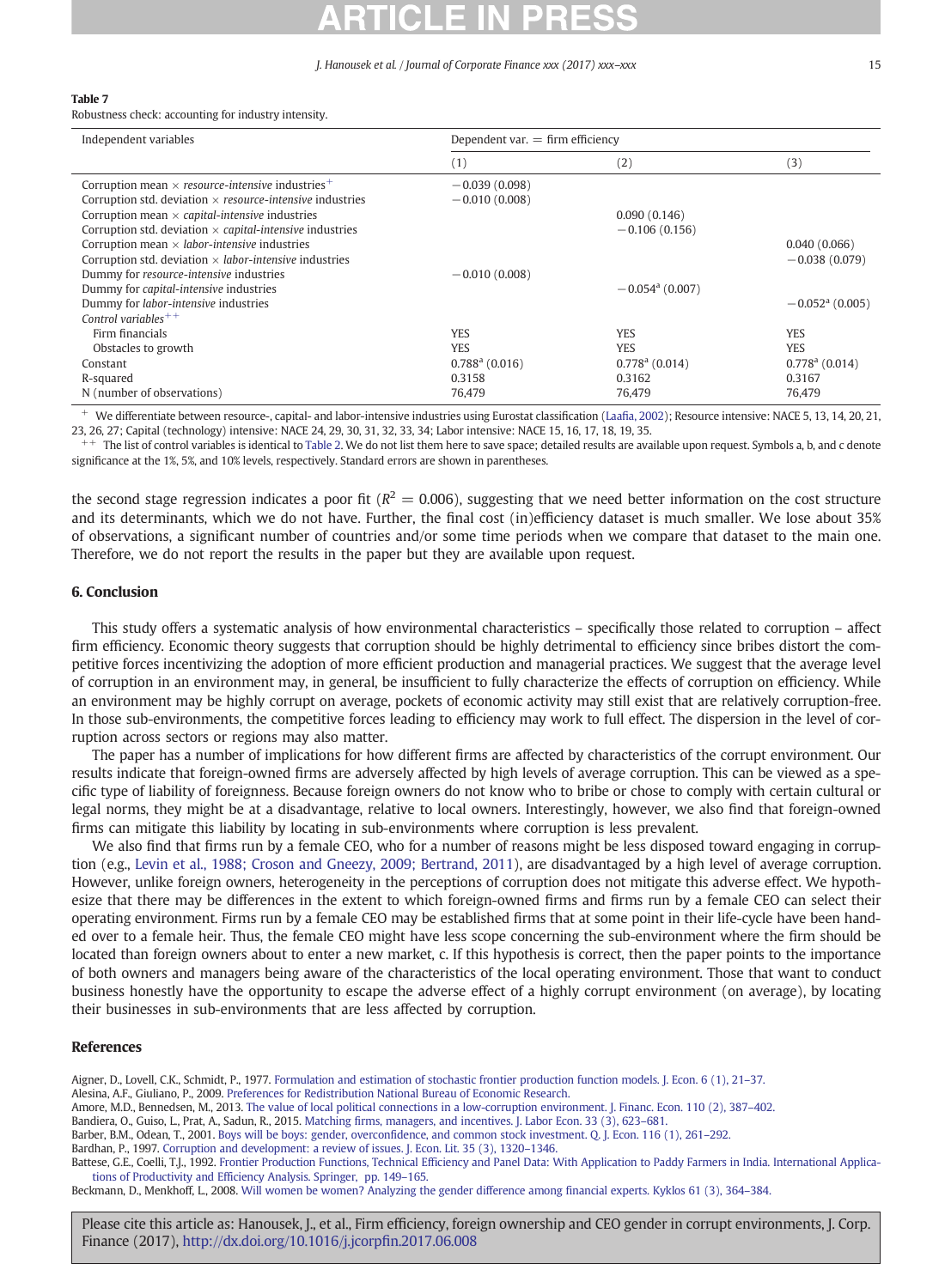## ICI E I

16 J. Hanousek et al. / Journal of Corporate Finance xxx (2017) xxx–xxx

Belenzon, S., Patacconi, A., Zarutskie, R., 2016. [Married to the firm? A large-scale investigation of the social context of ownership. Strateg. Manag. J. 37 \(13\), 2611](http://refhub.elsevier.com/S0929-1199(17)30382-6/rf0045)–2638. Bell, R.G., Moore, C.B., Filatotchev, I., 2012. [Strategic and institutional effects on foreign IPO performance: Examining the impact of country of origin, corporate gover](http://refhub.elsevier.com/S0929-1199(17)30382-6/rf0050)[nance, and host country effects. J. Bus. Ventur. 27 \(2\), 197](http://refhub.elsevier.com/S0929-1199(17)30382-6/rf0050)–216.

Bernardi, R.A., Arnold, D.F., 1997. [An examination of moral development within public accounting by gender, staff level, and firm. Contemp. Account. Res. 14 \(4\),](http://refhub.elsevier.com/S0929-1199(17)30382-6/rf0055) 653–[668.](http://refhub.elsevier.com/S0929-1199(17)30382-6/rf0055)

Bertrand, M., 2011. [In: Ashenfelter, O., Card, D. \(Eds.\), New Perspectives on Gender. Handbook of Labor Economics. 4B. Elsevier, pp. 1543](http://refhub.elsevier.com/S0929-1199(17)30382-6/rf0060)–1590.

Bertrand, M., Schoar, A., 2003. [Managing with style: the effect of managers on firm policies. Q. J. Econ. 118 \(4\), 1169](http://refhub.elsevier.com/S0929-1199(17)30382-6/rf0065)–1208.

Bertrand, M., Djankov, S., Hanna, R., Mullainathan, S., 2007. [Obtaining a driver's license in India: an experimental approach to studying corruption. Q. J. Econ. 122 \(4\),](http://refhub.elsevier.com/S0929-1199(17)30382-6/rf0070) 1639–[1676.](http://refhub.elsevier.com/S0929-1199(17)30382-6/rf0070)

Bloom, N., 2009. [The impact of uncertainty shocks. Econometrica 77 \(3\), 623](http://refhub.elsevier.com/S0929-1199(17)30382-6/rf0075)–685.

Buchan, N.R., Croson, R.T., Solnick, S., 2008. [Trust and gender: an examination of behavior and beliefs in the Investment Game. J. Econ. Behav. Organ. 68 \(3\), 466](http://refhub.elsevier.com/S0929-1199(17)30382-6/rf0080)–476. Calhoun, M.A., 2002. [Unpacking liability of foreignness: identifying culturally driven external and internal sources of liability for the foreign subsidiary. J. Int. Manag. 8](http://refhub.elsevier.com/S0929-1199(17)30382-6/rf0085) [\(3\), 301](http://refhub.elsevier.com/S0929-1199(17)30382-6/rf0085)–321.

Charness, G., Gneezy, U., 2012. [Strong evidence for gender differences in risk taking. J. Econ. Behav. Organ. 83 \(1\), 50](http://refhub.elsevier.com/S0929-1199(17)30382-6/rf0090)–58.

Chirinko, R.S., Fazzari, S.M., Meyer, A.P., 2011. [A new approach to estimating production function parameters: the elusive capital](http://refhub.elsevier.com/S0929-1199(17)30382-6/rf0095)–labor substitution elasticity. J. Bus. [Econ. Stat. 29 \(4\), 587](http://refhub.elsevier.com/S0929-1199(17)30382-6/rf0095)–594.

Commander, S., Svejnar, J., 2011. [Business environment, exports, ownership, and firm performance. Rev. Econ. Stat. 93 \(1\), 309](http://refhub.elsevier.com/S0929-1199(17)30382-6/rf0100)–337.

Croson, R., Buchan, N., 1999. [Gender and culture: International experimental evidence from trust games. Am. Econ. Rev. 89 \(2\), 386](http://refhub.elsevier.com/S0929-1199(17)30382-6/rf0105)–391.

Croson, R., Gneezy, U., 2009. [Gender differences in preferences. J. Econ. Lit. 47 \(2\), 448](http://refhub.elsevier.com/S0929-1199(17)30382-6/rf0110)–474.

Cuervo-Cazurra, A., 2006. [Who cares about corruption? J. Int. Bus. Stud. 37 \(6\), 807](http://refhub.elsevier.com/S0929-1199(17)30382-6/rf0115)–822.

Cuervo-Cazurra, A., 2008. [The effectiveness of laws against bribery abroad. J. Int. Bus. Stud. 39 \(4\), 634](http://refhub.elsevier.com/S0929-1199(17)30382-6/rf0120)–651.

Cuervo-Cazurra, A., Maloney, M.M., Manrakhan, S., 2007. [Causes of the difficulties in internationalization. J. Int. Bus. Stud. 38 \(5\), 709](http://refhub.elsevier.com/S0929-1199(17)30382-6/rf0125)–725.

Deaux, K., Farris, E., 1977. [Attributing causes for one's own performance: the effects of sex, norms, and outcome. J. Res. Pers. 11 \(1\), 59](http://refhub.elsevier.com/S0929-1199(17)30382-6/rf0130)–72.

Demsetz, H., 1997. [The Economics of the Business Firm: Seven Critical Commentaries. Cambridge University Press.](http://refhub.elsevier.com/S0929-1199(17)30382-6/rf0135)

Dittmar, A., Mahrt-Smith, J., 2007. [Corporate governance and the value of cash holdings. J. Financ. Econ. 83 \(3\), 599](http://refhub.elsevier.com/S0929-1199(17)30382-6/rf0140)–634.

Dollar, D., Fisman, R., Gatti, R., 2001. Are women really the "fairer" [sex? Corruption and women in government. J. Econ. Behav. Organ. 46 \(4\), 423](http://refhub.elsevier.com/S0929-1199(17)30382-6/rf0145)–429.

Dwyer, P.D., Gilkeson, J.H., List, J.A., 2002. [Gender differences in revealed risk taking: evidence from mutual fund investors. Econ. Lett. 76 \(2\), 151](http://refhub.elsevier.com/S0929-1199(17)30382-6/rf0150)–158.

Eckel, C.C., Grossman, P.J., 1998. [Are women less selfish than men? Evidence from dictator experiments. Econ. J. 108 \(448\), 726](http://refhub.elsevier.com/S0929-1199(17)30382-6/rf0155)–735.

Eckel, C.C., Grossman, P.J., 2008. [Men, Women and Risk Aversion: Experimental Evidence. Handbook of Experimental Economics Results. 1 pp. 1061](http://refhub.elsevier.com/S0929-1199(17)30382-6/rf0160)–1073. Erat, S., Gneezy, U., 2012. [White lies. Manag. Sci. 58 \(4\), 723](http://refhub.elsevier.com/S0929-1199(17)30382-6/rf0165)–733.

Faccio, M., Marchica, M.-T., Mura, R., 2016. [CEO gender, corporate risk-taking, and the efficiency of capital allocation. J. Corp. Finan. 39, 193](http://refhub.elsevier.com/S0929-1199(17)30382-6/rf0170)–209.

Faulkender, M., Wang, R., 2006. [Corporate financial policy and the value of cash. J. Financ. 61 \(4\), 1957](http://refhub.elsevier.com/S0929-1199(17)30382-6/rf0175)–1990.

Fisman, R., Miguel, E., 2007. [Corruption, norms, and legal enforcement: Evidence from diplomatic parking tickets. J. Polit. Econ. 115 \(6\), 1020](http://refhub.elsevier.com/S0929-1199(17)30382-6/rf0180)–1048.

Fisman, R., Svensson, J., 2007. [Are corruption and taxation really harmful to growth? Firm level evidence. J. Dev. Econ. 83 \(1\), 63](http://refhub.elsevier.com/S0929-1199(17)30382-6/rf0185)–75.

Fungáčová, Z., Kochanova, A., Weill, L., 2015. [Does money buy credit? Firm-level evidence on bribery and bank debt. World Dev. 68, 308](http://refhub.elsevier.com/S0929-1199(17)30382-6/rf0190)–322.

Funk, P., Gathmann, C., 2011. [Does direct democracy reduce the size of government? New evidence from historical data, 1890](http://refhub.elsevier.com/S0929-1199(17)30382-6/rf0195)–2000. Econ. J. 121 (557), [1252](http://refhub.elsevier.com/S0929-1199(17)30382-6/rf0195)–1280.

Goetz, A.M., 2007. [Political cleaners: women as the new anti-corruption force? Dev. Chang. 38 \(1\), 87](http://refhub.elsevier.com/S0929-1199(17)30382-6/rf0200)–105.

Golden, M., Picci, L., 2006. [Corruption and the Management of Public Works in Italy. International Handbook on the Economics of Corruption. S. Rose-Ackerman, Ed](http://refhub.elsevier.com/S0929-1199(17)30382-6/rf0205)[ward Elgar Publishing, pp. 457](http://refhub.elsevier.com/S0929-1199(17)30382-6/rf0205)–483.

Gottfredson, M.R., Hirschi, T., 1990. [A General Theory of Crime. Stanford University Press.](http://refhub.elsevier.com/S0929-1199(17)30382-6/rf0210)

Greene, W., 2005. [Fixed and random effects in stochastic frontier models. J. Prod. Anal. 23 \(1\), 7](http://refhub.elsevier.com/S0929-1199(17)30382-6/rf0215)–32.

Greene, W.H., 2008. [The econometric approach to efficiency analysis. The Measurement of Productive Efficiency and Productivity Growth 1, 92](http://refhub.elsevier.com/S0929-1199(17)30382-6/rf0220)–250.

Griliches, Z., Mairesse, J., 1999. [Production Functions: The Search for Identification. Econometrics and Economic Theory in the 20th Century: The Ragnar Frisch Cen](http://refhub.elsevier.com/S0929-1199(17)30382-6/rf0225)[tennial Symposium. Cambridge University Press, S. Strøm. Cambridge, pp. 169](http://refhub.elsevier.com/S0929-1199(17)30382-6/rf0225)–203.

Gueorguiev, D., Malesky, E., 2012. [Foreign investment and bribery: a firm-level analysis of corruption in Vietnam. Journal of Asian Economics 23 \(2\), 111](http://refhub.elsevier.com/S0929-1199(17)30382-6/rf0230)–129.

Hambrick, D.C., Mason, P.A., 1984. [Upper echelons: the organization as a reflection of its top managers. Acad. Manag. Rev. 9 \(2\), 193](http://refhub.elsevier.com/S0929-1199(17)30382-6/rf0235)–206.

Hanousek, J., Kochanova, A., 2016. [Bribery environments and firm performance: evidence from CEE countries. Eur. J. Polit. Econ. 43, 14](http://refhub.elsevier.com/S0929-1199(17)30382-6/rf0240)–28.

Harstad, B., Svensson, J., 2011. [Bribes, lobbying, and development. Am. Polit. Sci. Rev. 105 \(01\), 46](http://refhub.elsevier.com/S0929-1199(17)30382-6/rf0245)–63.

Henisz, W.J., 2000. [The institutional environment for multinational investment. J. Law Econ. Org. 16 \(2\), 334](http://refhub.elsevier.com/S0929-1199(17)30382-6/rf0250)–364.

Huang, J., Kisgen, D.J., 2013. [Gender and corporate finance: are male executives overconfident relative to female executives? J. Financ. Econ. 108 \(3\), 822](http://refhub.elsevier.com/S0929-1199(17)30382-6/rf0255)-839.

Jensen, M.C., 1986. [Agency costs of free cash flow, corporate finance, and takeovers. Am. Econ. Rev. 76.2, 323](http://refhub.elsevier.com/S0929-1199(17)30382-6/rf9949)–329.

Jensen, N.M., Li, Q., Rahman, A., 2010. [Understanding corruption and firm responses in cross-national firm-level surveys. J. Int. Bus. Stud. 41 \(9\), 1481](http://refhub.elsevier.com/S0929-1199(17)30382-6/rf0260)–1504. D'Souza, A., Kaufmann, D., 2013. [Who bribes in public contracting and why: worldwide evidence from firms. Econ. Gov. 14 \(4\), 333](http://refhub.elsevier.com/S0929-1199(17)30382-6/rf0265)–367.

Kim, C.-S., Mauer, D.C., Sherman, A.E., 1998. [The determinants of corporate liquidity: theory and evidence. J. Financ. Quant. Anal. 33 \(03\), 335](http://refhub.elsevier.com/S0929-1199(17)30382-6/rf0270)-359. Kouznetsov, A., Dass, M., 2010. [Does size matter? A qualitative study into areas of corruption where a firm's size influences prospects for distributors of foreign-made](http://refhub.elsevier.com/S0929-1199(17)30382-6/rf0275)

[goods in Russia. Balt. J. Manag. 5 \(1\), 51](http://refhub.elsevier.com/S0929-1199(17)30382-6/rf0275)–67.

Kumbhakar, S.C., 1990. [Production frontiers, panel data, and time-varying technical inefficiency. J. Econ. 46 \(1](http://refhub.elsevier.com/S0929-1199(17)30382-6/rf0280)–2), 201–211.

Kumbhakar, S.C., Lovell, C.K., 2000. [Stochastic Frontier Analysis. Cambridge University Press, Cambridge, UK](http://refhub.elsevier.com/S0929-1199(17)30382-6/rf0285).

Laafia, I., 2002. [Employment in High Tech and Knowledge Intensive Sectors in the EU Continued to Grow in 2001. Statistics in Focus: Science and Technology.](http://refhub.elsevier.com/S0929-1199(17)30382-6/rf0290) Leff, N.H., 1964. [Economic development through bureaucratic corruption. Am. Behav. Sci. 8 \(3\), 8](http://refhub.elsevier.com/S0929-1199(17)30382-6/rf0295)–14.

Leibenstein, H., 1966. Allocative efficiency vs. "X-efficiency"[. Am. Econ. Rev. 56 \(3\), 392](http://refhub.elsevier.com/S0929-1199(17)30382-6/rf0300)–415.

Levin, I.P., Snyder, M.A., Chapman, D.P., 1988. [The interaction of experiential and situational factors and gender in a simulated risky decision-making task. The Journal](http://refhub.elsevier.com/S0929-1199(17)30382-6/rf0305) [of Psychology 122 \(2\), 173](http://refhub.elsevier.com/S0929-1199(17)30382-6/rf0305)–181.

Lui, F.T., 1985. [An equilibrium queuing model of bribery. J. Polit. Econ. 93 \(4\), 760](http://refhub.elsevier.com/S0929-1199(17)30382-6/rf0310)–781.

Lund, D.B., 2008. [Gender differences in ethics judgment of marketing professionals in the United States. J. Bus. Ethics 77 \(4\), 501](http://refhub.elsevier.com/S0929-1199(17)30382-6/rf0315)–515.

Lundeberg, M.A., Fox, P.W., Punćcohaŕ, J., 1994. [Highly confident but wrong: gender differences and similarities in confidence judgments. J. Educ. Psychol. 86 \(1\), 114.](http://refhub.elsevier.com/S0929-1199(17)30382-6/rf0320) Mauro, P., 1995. [Corruption and Growth\\*. Q. J. Econ. 110 \(3\), 681](http://refhub.elsevier.com/S0929-1199(17)30382-6/rf0325)–712.

Mauro, P., 1998. [Corruption and the composition of government expenditure. J. Public Econ. 69 \(2\), 263](http://refhub.elsevier.com/S0929-1199(17)30382-6/rf0330)–279.

Meeusen, W., van Den Broeck, J., 1977. [Efficiency estimation from Cobb-Douglas production functions with composed error. Int. Econ. Rev. 435](http://refhub.elsevier.com/S0929-1199(17)30382-6/rf0335)–444.

Méon, P.-G., Weill, L., 2010. [Is corruption an efficient grease? World Dev. 38 \(3\), 244](http://refhub.elsevier.com/S0929-1199(17)30382-6/rf0340)–259.

Mironov, M., 2015. [Should one hire a corrupt CEO in a corrupt country? J. Financ. Econ. 117 \(1\), 29](http://refhub.elsevier.com/S0929-1199(17)30382-6/rf0345)–42.

Mo, P.H., 2001. [Corruption and Economic Growth. J. Comp. Econ. 29 \(1\), 66](http://refhub.elsevier.com/S0929-1199(17)30382-6/rf0350)–79.

Mocan, N., 2008. [What determines corruption? International evidence from microdata. Econ. Inq. 46 \(4\), 493](http://refhub.elsevier.com/S0929-1199(17)30382-6/rf0355)–510.

Neelakantan, U., 2010. [Estimation and impact of gender differences in risk tolerance. Econ. Inq. 48 \(1\), 228](http://refhub.elsevier.com/S0929-1199(17)30382-6/rf0360)–233.

Nickell, S.J., 1996. [Competition and corporate performance. J. Polit. Econ. 104 \(4\), 724](http://refhub.elsevier.com/S0929-1199(17)30382-6/rf0365)–746.

Paternoster, R., Simpson, S., 1996. [Sanction threats and appeals to morality: testing a rational choice model of corporate crime. Law and Society Review 549](http://refhub.elsevier.com/S0929-1199(17)30382-6/rf0370)–583.

Rajan, R.G., Zingales, L., 1998. [Financial Dependence and Growth. Am. Econ. Rev. 559](http://refhub.elsevier.com/S0929-1199(17)30382-6/rf0375)–586.

Rock, M.T., Bonnett, H., 2004. [The comparative politics of corruption: accounting for the East Asian paradox in empirical studies of corruption, growth and investment.](http://refhub.elsevier.com/S0929-1199(17)30382-6/rf0380) [World Dev. 32 \(6\), 999](http://refhub.elsevier.com/S0929-1199(17)30382-6/rf0380)–1017.